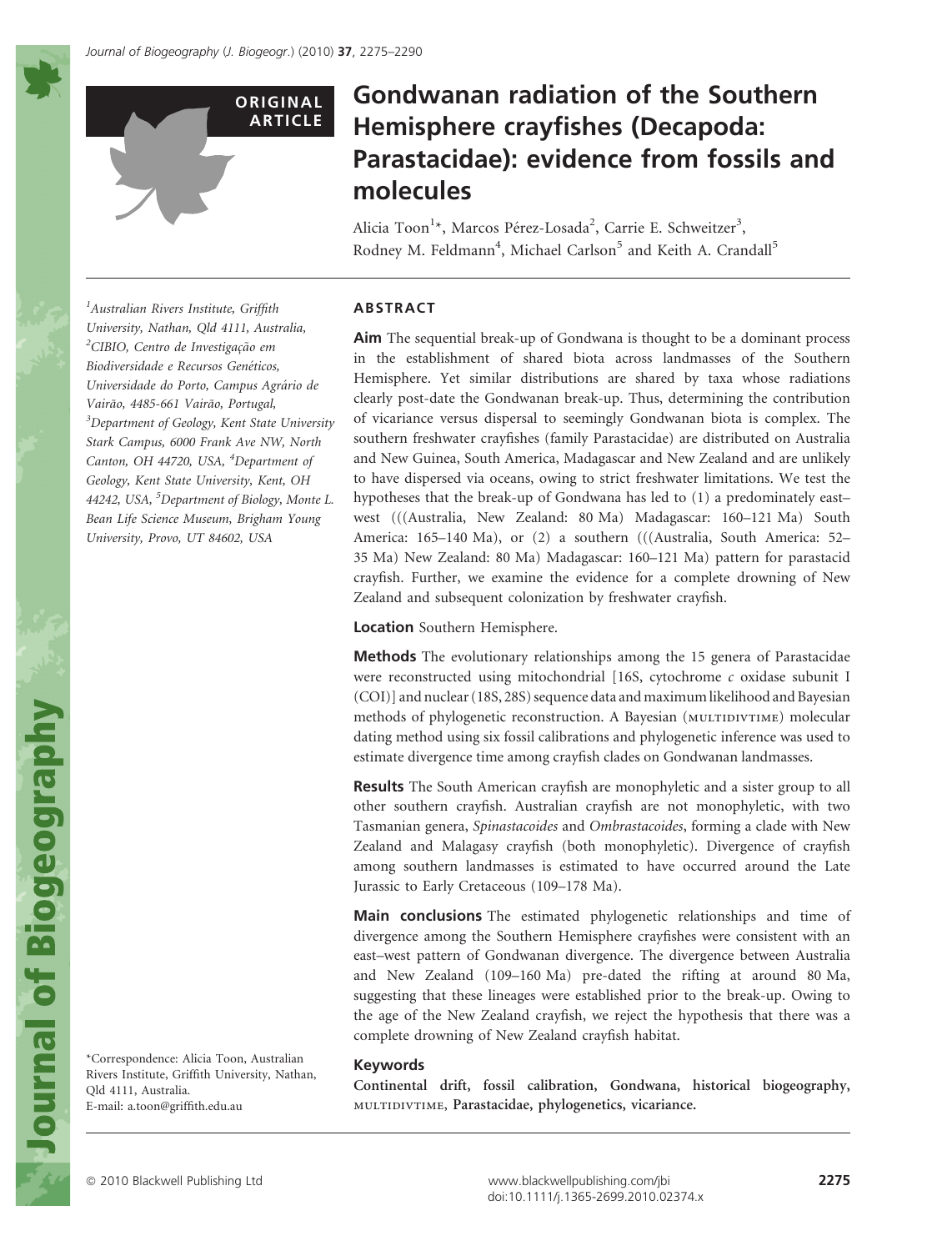# INTRODUCTION

Vicariance, through the break-up of the ancient landmass of Gondwana, has traditionally been considered a dominant process in the evolution of Southern Hemisphere biota. Support stems from the distribution of related animal taxa, such as freshwater crayfish, gondwanatherian mammals and abelisaurid dinosaurs on at least several of the Gondwanan landmasses of Africa, India, South America, Australia and New Guinea, Zealandia (New Zealand and New Caledonia) and Madagascar (Krause et al., 1997; Sampson et al., 1998; Crandall et al., 2000a; Sanmartín & Ronquist, 2004). The idea that vicariance was a dominant process hinged on the assumption that Gondwanan taxa were poor dispersers and that long oceanic distances were therefore a barrier to dispersal. Recent advances in molecular analysis and phylogenetics have challenged the dominant role of vicariance and the ancient origin of taxa as empirical data have emerged supporting more recent divergences than expected among some taxa based on plate tectonic theory and Gondwanan drift (Briggs, 2003; McGlone, 2005; de Queiroz, 2005). While the close proximity of Madagascar to the African coast (400 km) has potentially allowed colonization, even in taxa thought to be poor transoceanic disperses (Yoder et al., 2003; Vences et al., 2004; Yoder & Nowak, 2006), evidence is mounting that transoceanic dispersal is also possible over much greater distances, e.g. Africa to Australia (Baum et al., 1998), and potentially using intermediary islands (Cooper et al., 2001; Chapple et al., 2009). This does not mean that vicariance has not been important in the formation of Gondwanan biota (e.g. Noonan & Chippindale, 2006; Azuma et al., 2008; Vargas-Ramírez et al., 2008) but reflects a recent focus on the contribution of dispersal to Southern Hemisphere biogeography (McGlone, 2005). The relative contribution of vicariance and dispersal may be specific to the taxon of interest. In plants, non-random and directional dispersal events have been important, whereas animals tend to show a history where vicariance plays a larger role (Sanmartín & Ronquist, 2004). Furthermore, vicariance and dispersal are non-exclusive hypotheses and together are likely to have contributed to the distribution of species. The southern beech genus Nothofagus (Knapp et al., 2005) and the araucarian genus Agathis (Knapp et al., 2007) are two taxa in which both processes have played a role in their evolution and distribution. While dispersal and vicariance have been important in establishing current distributions, habitat and climate have played a significant role by restricting or facilitating dispersal, whether it be transoceanic or overland, such that distributions often reflect climate zones and wind directions (McLoughlin, 2001; Sanmartín & Ronquist, 2004). Therefore, biogeography requires an understanding of the biological processes and inclusion of fossils as well as the interpretation of phylogeny (Cook & Crisp, 2005).

The sequence of fragmentation of Gondwana after it began around 165 Ma is generally agreed upon (see Storey, 1995; Sanmartín & Ronquist, 2004; Upchurch, 2008). Herein, we present a brief summary of the main events of consequence to our study. The break-up of Gondwana began around 165 Ma, when India and Madagascar began to rift from Antarctica and Australia, following which, Madagascar (and India) broke away (c. 160 Ma) from Africa (Fig. 1a). This initial rifting divided Gondwana into east (Antarctica and Australasia) and west (Africa and South America) continents by around 140 Ma. The persistence of a land bridge, connecting east and west Gondwana, may have facilitated dispersal between southern South America, Antarctica and Australia until 31 Ma (Lawver & Gahagan, 2003). By 121 Ma, Madagascar had attained its current position off the African coast and later separated from India around 88–84 Ma (Fig. 1b) (Rabinowitz et al., 1983). A land bridge may have connected Madagascar to the rest of Gondwana with the exception of Africa at the Kerguelen Plateau (Krause et al., 1997) until late in the Cretaceous, around 80 Ma. Africa and South America were separating by 135 Ma, with the opening of the South Atlantic Ocean, and Africa became isolated from the rest of Gondwana around 110–95 Ma. Zealandia, a largely submerged Gondwanan continent, broke away from Australia and Antarctica c. 80 Ma (Fig. 1c) (Molnar et al., 1975). New Zealand and New Caledonia were fully or at least partially submerged during the Cretaceous to Oligocene (LeMasurier & Landis, 1996; Landis et al., 2008).

A number of hypotheses may explain the biotic patterns seen in the Southern Hemisphere today; these can be tested using a phylogenetic time divergence framework. A dispersal hypothesis predicts a younger age for taxa than would be expected based on the sequence of the Gondwanan break-up. Under a vicariance hypothesis, divergence times among Gondwanan biota are expected to match or pre-date the sequence of the break-up. Vicariance through a sequential break-up of Gondwana has led to a southern Gondwanan pattern (SGP), seen in many animal distributions (Sanmartín & Ronquist, 2004). The SGP assumes that taxa made use of the land bridge connecting South America and Australia via Antarctica until 31 Ma. However, patterns resulting from vicariance are likely to be more complex, depending on the ancestral distribution and dispersal ability of particular species, which may have facilitated or limited the use of historical land bridges to disperse to other landmasses. For example, assuming taxa did not disperse via the land bridge between South America and Australia, we would expect an east–west pattern of divergence [i.e. ((Africa, South America) (Australia, New Zealand))] and an estimated divergence time between South American and Australian taxa of around 165 Ma rather than 31 Ma. Based on the sequential break-up of Gondwana, Madagascar (and India) split from the rest of Gondwana around 165–160 Ma. However, the age of the Malagasy biota may be much younger, around 80 Ma, for taxa that made use of a land bridge at the Kerguelen Plateau. The biogeography of New Zealand is also complex. It is contended that a vicariance origin of New Zealand biota is unlikely because most or all potential New Zealand refuges sank below sea level after the sub-continent Zealandia drifted from Australia and Antarctica around 80 Ma until around 26 Ma when it re-emerged (Landis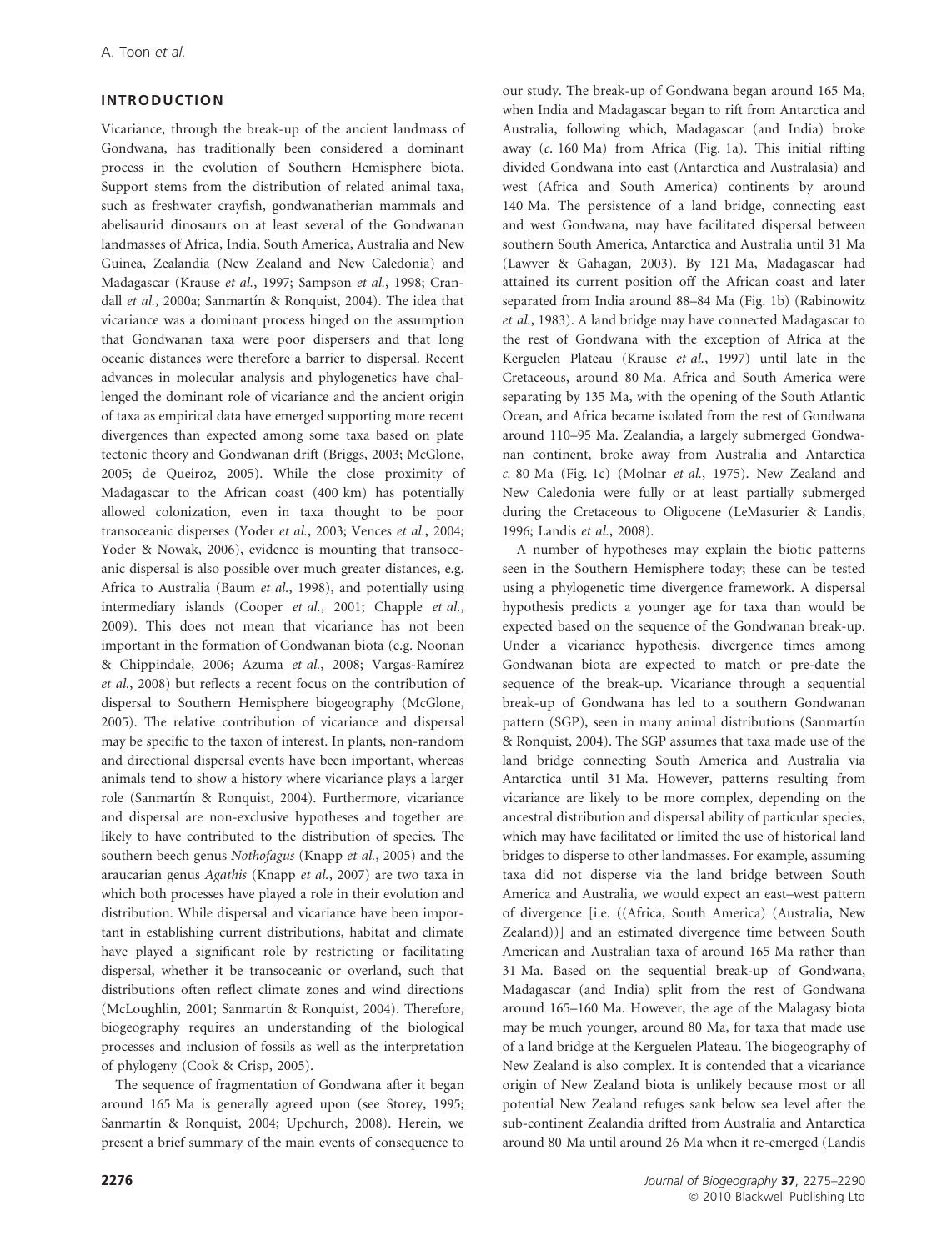

Figure 1 Gondwanan break-up through time based on Storey (1995), Sanmartín & Ronquist (2004) and Upchurch (2008). The shaded area indicates hypothesized land above sea level connecting present-day continents and islands. The zigzag line shows the origin of rifting leading to the separation of continents and islands. (a) Around 165 Ma, Gondwana begins to break up as India separates from Antarctica and Australia followed by Madagascar rifting from Africa around 160 Ma. (b) Madagascar and India continue to drift until Madagascar obtains its current position around 121 Ma. K indicates the position of the Kerguelen Plateau forming around the Late Cretaceous. Africa separates from South America between 135 and 110 Ma. (c) Around 80 Ma, Zealandia is rifting from Antarctica and Australia and, as it does so, it stretches and thins and large areas are submerged below sea level. (d) By 31 Ma, the Drake Passage connecting South America to Antarctica is open, and by 35 Ma Australia is fully isolated from Antarctica.

et al., 2008). A New Zealand drowning and dispersal hypothesis would predict an age of New Zealand biota of < 26 Ma. Alternatively, a pattern of Gondwanan vicariance for New Zealand biota would be supported if the age of its flora and fauna concurred with the drifting of New Zealand (80 Ma).

Freshwater crayfishes of the family Parastacidae have a broad Southern Hemisphere distribution. They are found on several (South America, Australia and New Guinea, New Zealand and Madagascar) of the large Gondwanan landmasses (Fig. 2), making them an ideal candidate group by which to test hypotheses about the break-up of Gondwana and its contribution to current distributions. They are a morphologically and ecologically diverse (Riek, 1972; Richardson & Swain, 1980; Horwitz, 1994) and species-rich group (175 species) (Crandall & Buhay, 2007), thus providing a large sample size and consequently a robust framework to test hypotheses of dispersal and vicariance. There have been some recent revisions of Australian taxa (Horwitz & Adams, 2000; Hansen & Richardson, 2006) and new species descriptions of crayfish from South America (Rudolph & Crandall, 2005, 2007), Madagascar (Boyko et al., 2005) and New Guinea (Lukhaup & Pekney, 2006; Lukhaup & Herbert, 2008). Several species of crayfish from Madagascar (Jones et al., 2007, 2009) and Australia (Horwitz, 1995; Merrick, 1995; Horwitz & Adams, 2000) are under threat from the introduction of invasive crayfish, clearing of riverine habitat and human water-

Journal of Biogeography 37, 2275–2290 2277  $@$  2010 Blackwell Publishing Ltd

use practices (e.g. dams, irrigation). Understanding evolutionary relationships can provide key insights for the management and protection of these species (e.g. Whiting et al., 2000; Pérez-Losada et al., 2009).

The infra-order Astacidea (Decapoda) is composed of three freshwater crayfish families, Parastacidae, Astacidae and Cambaridae, and a family of marine clawed lobsters, Nephropidae. Parastacidae is a monophyletic sister group to its Northern Hemisphere counterparts Astacidae and Cambaridae (Crandall et al., 2000a). A sister relationship between nephropids and all freshwater crayfish is supported by molecular data (Crandall et al., 2000a) and divergence estimates (Porter et al., 2005), suggesting a single origin of freshwater crayfish on the supercontinent Pangaea. South-eastern Australia has the highest species richness of parastacids, thus representing the centre of biodiversity for the southern crayfish (Crandall & Buhay, 2007). This biodiversity, along with high levels of morphological and ecological diversity, has prompted a large amount of scientific interest in Australasian (Australia, New Guinea and New Zealand) crayfish, which in turn has resulted in hypotheses concerning the evolution of parastacid crayfish. Based on 16S molecular data, an early phylogenetic study sampling all (10) Australasian genera recognized at that time suggested they are not monophyletic but are arranged into three clades with New Zealand crayfish nested within an Australian crayfish clade (Crandall et al., 1999). The first clade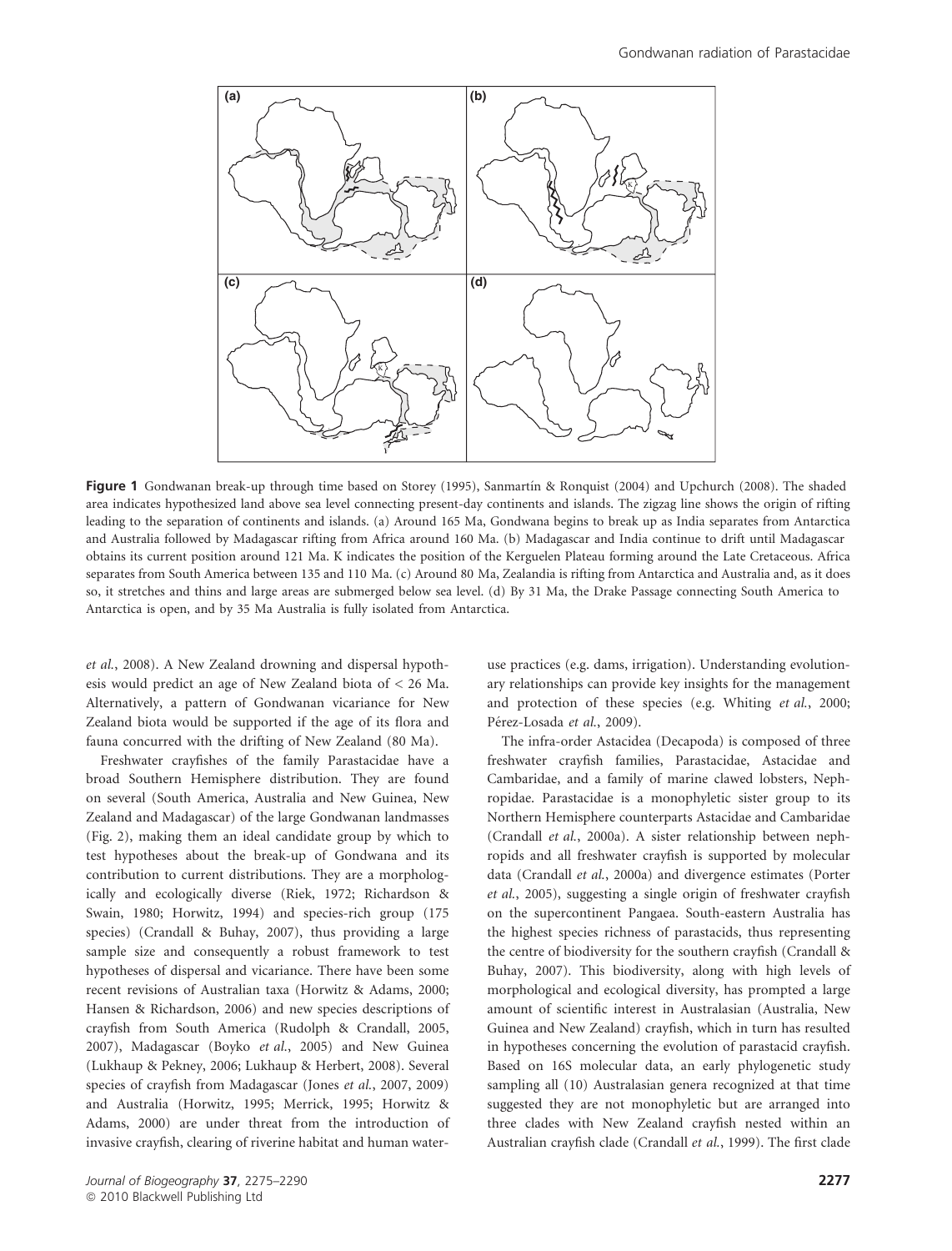

Figure 2 Distribution map of: Australian freshwater crayfish: (a) Cherax, Spinastacoides, Ombrastacoides, (b) Euastacus, Gramastacus, Astacopsis, Engaewa, (c) Tenuibranchiurus, Geocharax, (d) Engaeus; New Zealand freshwater crayfish: (e) Paranephrops; South American freshwater crayfish: (f) Parastacus, Virilastacus, Samastacus; and Malagasy freshwater crayfish: (g) Astacoides. Distributions are based on Horwitz (1994), Crandall et al. (1999, 2000b), Horwitz & Adams (2000), Shull et al. (2005), Hansen & Richardson (2006) and Dawkins et al. (in press).

included Engaeus, Tenuibranchiurus, Geocharax, Gramastacus, Cherax (all from Australia, Fig. 2) and was sister to Euastacus, Astacopsis (both from Australia with Astacopsis endemic to Tasmania), Paranephrops (New Zealand) and Parastacoides (now Ombrastacoides and Spinastacoides, Hansen & Richardson, 2006) (Tasmanian endemics). Engaewa (Western Australia endemic) made up the third clade, sister to all other species. The affinity between Astacopsis and Euastacus and between Engaeus and Tenuibranchiurus agreed with earlier morphological hypotheses related to ecological habitat (strong versus moderate burrowers) (Riek, 1972). Other relationships, such as the placement of Engaewa and Geocharax, differed from morphological hypotheses, suggesting inconsistency between the morphological and molecular characters (Crandall et al., 1999). Crandall et al. (2000b) conducted a subsequent study on the position of South American crayfish (Chile, Brazil), showing that the three genera form a monophyletic group but nested within the Australasian crayfish. Virilastacus and Samastacus (Chilean endemics) formed a monophyletic sister clade, which was in turn a sister clade to Parastacus (Chile and Brazil). The three South American genera were closely affiliated with the New Zealand Paranephrops and the Australian Parastacoides. A phylogeographic study of New Zealand freshwater crayfish, Paranephrops, showed a close relationship between the two endemic species and estimated their divergence from Australian crayfish to have occurred around 50 Ma (Apte et al., 2007). Few studies have attempted to reconstruct relationships among Malagasy crayfish or determine their placement within Parastacidae. A molecular study reconstructing genetic relationships using 16S data shows their placement as unresolved (Sinclair et al., 2004).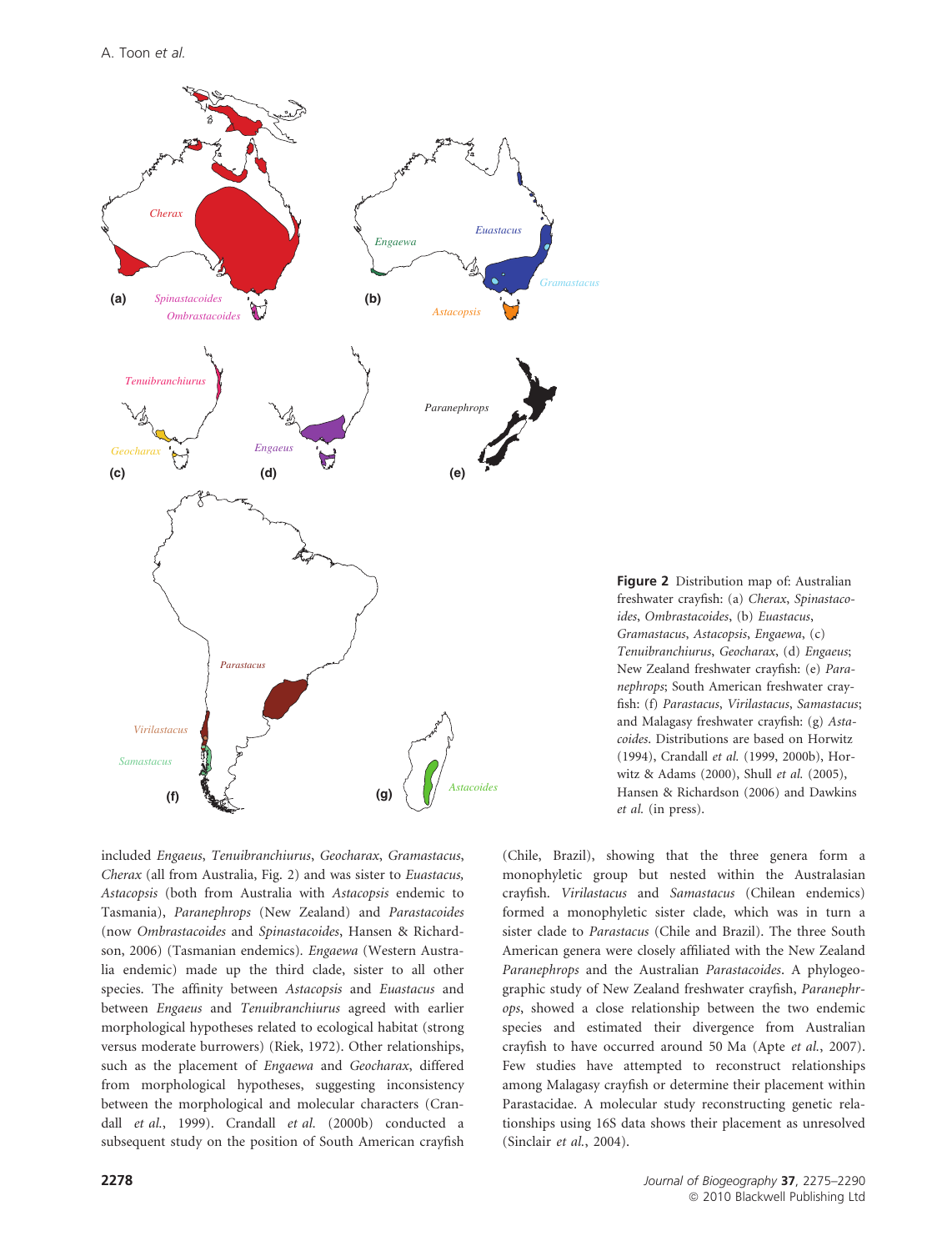To date, published phylogenies of Southern Hemisphere crayfish have been at least partially unresolved. Increasing taxon sampling and/or increasing character sampling are two possible ways to improve the power and accuracy of phylogenetic analysis (Cummings & Meyer, 2005). Recent studies have focused on branches of the parastacid tree to resolve lower-level relationships with increased taxon sampling (Shull et al., 2005; Schultz et al., 2007) and multiple molecular markers (Munasinghe et al., 2003; Shull et al., 2005). By omitting taxa/genera that are possibly nested within the true species tree, there is the potential for constructing incorrect evolutionary relationships. Conversely, sampling a large number of species for a single gene shows a high level of paraphyly within some genera (Sinclair et al., 2004) that may be real or due to lack of a phylogenetic signal. An example is the previously unresolved relationship between Euastacus and Astacopsis. Early molecular work based on a single gene suggested that these genera were paraphyletic, and either that Euastacus was derived from Astacopsis (Lawler & Crandall, 1998) or that it was the ancestral form (Crandall et al., 1999), depending on the taxa sampled. Using multiple gene markers, Shull et al. (2005) were able to support a reciprocally monophyletic sister relationship between these genera. The next obvious step in resolving the Parastacidae tree is the addition of independent molecular markers across all genera.

The aims of this study are to estimate an accurate phylogenetic hypothesis of the relationships among the genera of the parastacid freshwater crayfish and then use this phylogeny to estimate divergence times within Parastacidae to test biogeographic hypotheses relating to the break-up of Gondwana. We assess the contribution of vicariance and the sequence of break-up via the rifting of Gondwanan landmasses to current parastacid distributions. In particular, we investigate phylogenetic relationships within Parastacidae: (1) to test whether branching pattern and timing of divergence coincides with continental drift; (2) if it does, to test alternative hypotheses of an east–west Gondwanan pattern: (((Australia, New Zealand: 80 Ma) Madagascar: 160–121 Ma) South America: 165–140 Ma) or a southern Gondwanan pattern: (((Australia, South America: 31 Ma) New Zealand: 80 Ma) Madagascar: 160–121 Ma); and (3) to test the hypothesis of a drowning and re-emergence of New Zealand.

#### MATERIALS AND METHODS

#### Taxon sampling

Our sampling focused on genus-level representation of Parastacidae for a molecular phylogenetic analysis (Table 1). To represent the genera proportionally, we sampled a greater number of those taxa that have the highest morphological and species diversity, such as the Australian genera, Cherax, Engaeus and Euastacus. We also sampled crayfish from all Gondwanan landmasses except for New Guinea. The genus Cherax is distributed broadly across Australia with a few

recently described species from New Guinea (Fig. 2a); however, as this study is at the genus level we have not included crayfish species from New Guinea as the centre of diversity for this genus is clearly in Australia. In total, we selected 54 ingroup taxa from the 15 genera of Parastacidae and seven outgroups, including representatives of the two Northern Hemisphere crayfish families, Cambaridae (Cambarellus shufeldtii, Orconectes virilis, Procambarus clarkii) and Astacidae (Astacus astacus, Pacifastacus leniusculus), the clawed lobster Nephropidae (Homarus americanus) and a thalassinidean from the family Callianassidae (Sergio mericeae).

#### Molecular and sequence analysis

DNA was extracted from crayfish tissue using a Qiagen DNeasy® tissue extraction kit (Qiagen, Valencia, CA, USA) following the manufacturer's protocols. Polymerase chain reaction (PCR) and cycle sequencing reactions were performed for two mitochondrial genes, 16S rRNA (Crandall & Fitzpatrick, 1996) and cytochrome c oxidase subunit I (COI; Folmer et al., 1994), and two nuclear genes, 18S rRNA (Whiting et al., 1997; Whiting, 2002) and 28S rRNA (Whiting et al., 1997; Whiting, 2002), for each sample using published primer sets. The PCR conditions were as follows: initial denaturation at 95 °C for 3 min followed by 25 cycles of 95 °C for 30 s, annealing temperature for 30 s, 72  $^{\circ}$ C for 30 s and a final extension step at 72  $\degree$ C for 7 min. Annealing temperatures were calculated from primer base pair composition. The amplified product was cleaned with Millipore Multiscreen® PCR (Millipore, Billerica, MA, USA) plates. Sequencing reactions were performed in both directions using a Big-Dye Ready-Reaction kit (Applied Biosystems, Foster City, CA, USA) and cleaned with Sephadex® G-50 columns (GE Healthcare, Piscataway, NJ, USA). Sequences were generated on an Applied Biosystems 3730xl automated sequencer. Nucleotide sequences were edited in SEQUENCHER 4.7 (Gene Codes Corporation, Ann Arbor, MI, USA).

#### Phylogenetics

Each dataset was aligned in MAFFT v.6 (Katoh et al., 2002; Katoh & Toh, 2008) using the L-INS-i method. Poorly aligned blocks of sequence data and large indels were removed with gblocks (Castresana, 2000) retaining half-gap positions. Although in some cases the use of GBLOCKS reduces the power of the analysis and can lead to lower bootstrap support of the phylogeny, studies suggest that the resulting tree better represents the true phylogeny by removing noise and ambiguity from the dataset (Talavera & Castresana, 2007). Models of evolution were selected for each gene using MODELTEST (Posada & Crandall, 1998) with the Akaike information criterion (AIC). We used maximum likelihood (ML) and a Bayesian framework with Markov chain Monte Carlo (BMCMC) inference to estimate phylogenies using the fourgene aligned dataset. The ML analysis was run in RAxML (Stamatakis, 2006) at the CIPRES portal (Stamatakis et al.,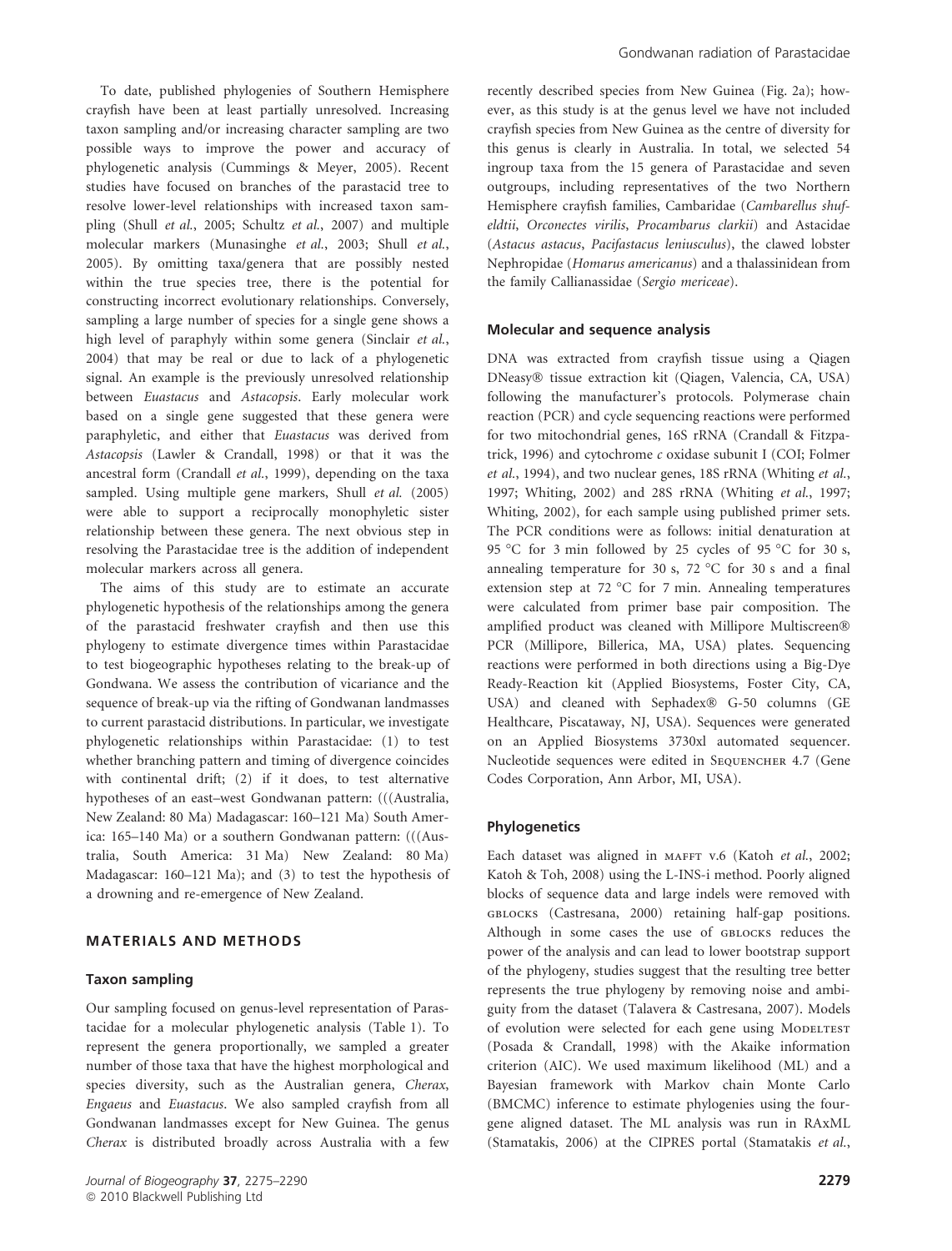| Table 1 Taxonomy, location and GenBank accession data for Parastacidae and outgroups included in this study. Accession numbers in |  |  |  |  |  |  |
|-----------------------------------------------------------------------------------------------------------------------------------|--|--|--|--|--|--|
| bold were sequenced in this study.                                                                                                |  |  |  |  |  |  |

| Species                                                        | Country       | 16S      | 18S                  | 28S                  | <b>COI</b> |
|----------------------------------------------------------------|---------------|----------|----------------------|----------------------|------------|
| Parastacoidea Huxley, 1879                                     |               |          |                      |                      |            |
| Astacopsis gouldi Clark, 1936                                  | Australia     | DQ006547 | DQ079737             | DQ079772             | DQ006289   |
| Astacopsis tricornis Clark, 1936                               | Australia     | DQ006548 | EU921123             | EU921135             | DQ006290   |
| Cherax albidus Clark, 1936                                     | Australia     | AF135971 | FJ965974             | FJ966009             | FJ965956   |
| Cherax cairnsensis Riek, 1969                                  | Australia     | EU921120 | EU921124             | EU921132             | EU921142   |
| Cherax cuspidatus Riek, 1969                                   | Australia     | DQ006550 | EU920960             | EU920996             | DQ006292   |
| Cherax dispar Riek, 1951                                       | Australia     | AF135974 | FJ965975             | FJ966010             | FJ965957   |
| Cherax glaber Riek, 1967                                       | Australia     | AF135978 | DQ079745             | DQ079783             | FJ965958   |
| Cherax parvus Short & Davie, 1993                              | Australia     | DQ006551 | FJ965976             | FJ966011             | DQ006293   |
| Cherax quadricarinatus (von Martens, 1868)                     | Australia     | DQ006552 | EU921125             | EU921139             | DQ006294   |
| Cherax quinquecarinatus (Gray, 1845)                           | Australia     | AF135976 | FJ965977             | FJ966012             | FJ965959   |
| Tenuibranchiurus glypticus Riek, 1951                          | Australia     | AF135998 | FJ965978             | NA                   | FJ965973   |
| Engaeus cunicularius (Erichson, 1846)                          | Australia     | AF135980 | FJ965979             | FJ966013             | NA         |
| Engaeus fossor (Erichson, 1846)                                | Australia     | EU921121 | EU921126             | EU921134             | EU921144   |
| Engaeus laevis (Clark, 1941)                                   | Australia     | FJ965951 | FJ965980             | FJ966014             | NA         |
| Engaeus lyelli (Clark, 1936)                                   | Australia     | FJ965950 | FJ965981             | AY211979             | NA         |
| Engaeus sericatus Clark, 1936                                  | Australia     | AF135981 | FJ965982             | FJ966015             | FJ965960   |
| Engaewa reducta Riek, 1967                                     | Australia     | FJ965955 | FJ965983             | FJ966016             | FJ965971   |
| Engaewa similis Riek, 1967                                     | Australia     | AF135982 | FJ965984             | FJ966017             | NA         |
| Euastacus armatus (von Marten, 1866)                           | Australia     | AF044242 | FJ965985             | FJ966018             | FJ965962   |
| Euastacus australasiensis (H. Milne-Edwards, 1837)             | Australia     | AF044243 | FJ965986             | FJ966019             | FJ965963   |
| Euastacus balanensis Morgan, 1988                              | Australia     | DQ006560 | FJ965987             | FJ966020             | DQ006302   |
| Euastacus bidawalus Morgan, 1986                               | Australia     | DQ006573 | FJ965988             | FJ966021             | DQ006315   |
| Euastacus eungella Morgan, 1988                                | Australia     | DQ006593 | EU920964             | EU921001<br>EU921002 | DQ006335   |
| Euastacus fleckeri Watson, 1935                                | Australia     | DQ006595 | FJ965989             | FJ966022             | DQ006337   |
| Euastacus maidae (Riek, 1956)                                  | Australia     | DQ006610 | FJ965990             | FJ966023             | DQ006354   |
| Euastacus neohirsutus Riek, 1956                               | Australia     | DQ006617 | FJ965991<br>FJ965992 | FJ966024             | DQ006362   |
| Euastacus rieki Morgan, 1997                                   | Australia     | DQ006622 | FJ965993             | FJ966025             | DQ006367   |
| Euastacus robertsi Monroe, 1977                                | Australia     | DQ006633 | EU920962             | EU920988             | DQ006378   |
| Euastacus setosus (Riek, 1956)                                 | Australia     | DQ006635 | FJ965994             | FJ966026             | DQ006380   |
| Euastacus spinichelatus Morgan, 1997                           | Australia     | DQ006638 | EU920963             | EU920989             | DQ006383   |
| Euastacus spinifer (Heller, 1865)                              | Australia     | DQ006645 | FJ965995             | FJ966027             | DQ006390   |
| Euastacus sulcatus Riek, 1951                                  | Australia     | DQ006651 | EU921127             | EU921133             | DQ006396   |
| Euastacus suttoni Clark, 1941                                  | Australia     | DQ006653 | FJ965996             | FJ966028             | DQ006398   |
| Euastacus valentulus Riek, 1951                                | Australia     | DQ006656 | FJ965997             | FJ966029             | DQ006402   |
|                                                                |               |          | FJ965998             |                      |            |
| Euastacus woiwuru Morgan, 1986                                 | Australia     | DQ006657 | FJ966001             | FJ966030             | DQ006403   |
| Euastacus yanga Morgan, 1997                                   | Australia     | DQ006663 | FJ965999             | FJ966031             | DQ006409   |
| Euastacus yigara Short & Davie, 1993                           | Australia     | DQ006668 | FJ966000             | FJ966032             | DQ006414   |
| Geocharax gracilis Clark, 1936                                 | Australia     | AF235992 | AF235968             | EU921140             | EU921145   |
| Gramastacus insolitus Riek, 1972                               | Australia     | AF135993 | FJ966002             | FJ966033             | FJ965961   |
| Spinastacoides insignis (Clark, 1939)                          | Australia     | AF135996 | FJ966003             | FJ966034             | FJ965966   |
| Ombrastacoides huonensis Hansen & Richardson, 2006             | Australia     | AF135997 | EU920956             | EU920995             | EU921143   |
| Paranephrops planifrons White, 1842                            | New Zealand   | AF135995 | EU921128             | EU921141             | DQ006415   |
| Paranephrops zealandicus (White, 1847)                         | New Zealand   | DQ006670 | FJ966004             | FJ966037             | DQ006416   |
| Astacoides madagascariensis (H. Milne-Edwards & Audouin, 1839) | Madagascar    | FJ965952 | FJ966005             | FJ966035             | FJ965964   |
| Astacoides crosnieri Hobbs, 1987                               | Madagascar    | EU921122 | EU921129             | EU921136             | EU921147   |
| Astacoides betsileoensis Petit, 1923                           | Madagascar    | EU920912 | EU920955             | EU920992             | EU921146   |
| Astacoides caldwelli (Bate, 1865)                              | Madagascar    | FJ965953 | FJ966006             | FJ966036             | FJ965965   |
| Parastacus brasiliensis (von Martens, 1869)                    | <b>Brazil</b> | AF175244 | EU921130             | EU921138             | EF599158   |
| Parastacus defossus Faxon, 1898                                | <b>Brazil</b> | AF175243 | EU920953             | EU920991             | FJ965968   |
| Parastacus pilimanus (von Martens, 1869)                       | Brazil        | AF175246 | FJ966007             | FJ966038             | FJ965967   |
|                                                                |               |          |                      | FJ966039             |            |
| Parastacus pugnax (Poeppig, 1835)                              | Chile         | AF175237 | AF235969             | FJ966040             | EF599157   |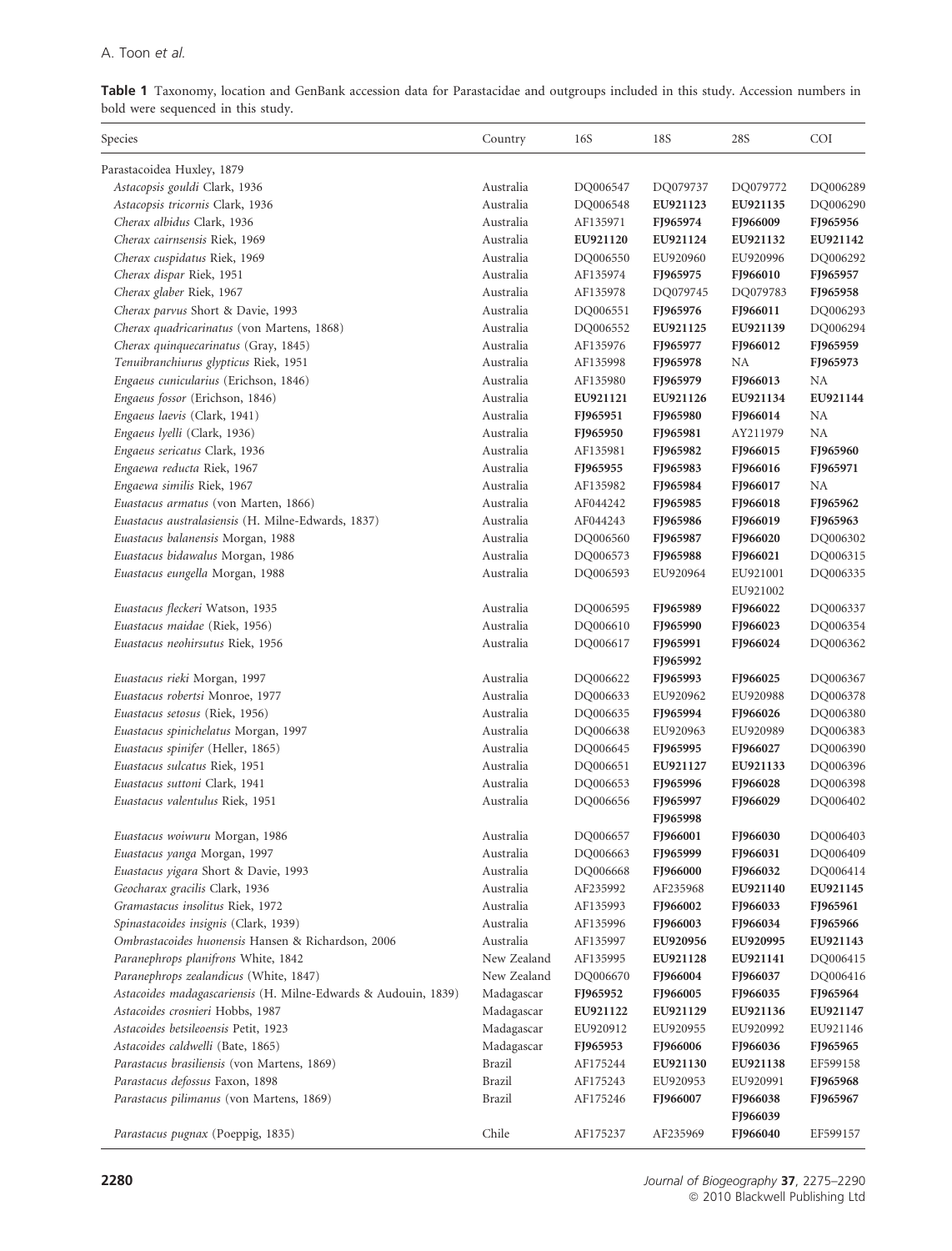| Species                                   | Country       | 16S      | 18S      | 28S      | <b>COI</b> |
|-------------------------------------------|---------------|----------|----------|----------|------------|
| Parastacus varicosus Faxon, 1898          | <b>Brazil</b> | EU920933 | EU920954 | EU920990 | FJ965969   |
| Samastacus spinifrons (Phillipi, 1882)    | Chile         | AF175241 | EU921131 | EU921137 | EF599159   |
| Samastacus sp.                            | Chile         | FI965954 | FJ966008 | FJ966041 | FJ965970   |
| Virilastacus araucanius (Faxon, 1914)     | Chile         | AF175236 | AF235970 | FI966042 | EF599156   |
| Astacoidea Latreille, 1802                |               |          |          |          |            |
| Astacus astacus (Linnaeus, 1758)          | Europe        | AF235983 | AF235959 | DQ079773 | AF517104   |
| Pacifastacus leniusculus (Dana, 1852)     | <b>USA</b>    | AF235985 | AF235961 | DQ079806 | EU921148   |
| Cambarellus schufeldtii (Faxon, 1884)     | <b>USA</b>    | AF235986 | AF235962 | DQ079778 | EU921149   |
| Orconectes virilis (Hagen, 1870)          | <b>USA</b>    | AF235989 | AF235965 | DQ079804 | AF474365   |
| Procambarus clarkii (Girard, 1852)        | <b>USA</b>    | AF235990 | EU920952 | EU920970 | AY701195   |
| Nephropoidea Dana, 1852                   |               |          |          |          |            |
| Homarus americanus H. Milne-Edwards, 1837 | <b>USA</b>    | HAU11238 | AF235971 | DO079788 | DQ889104   |
| Callianassoidea Dana, 1852                |               |          |          |          |            |
| Sergio mericeae Manning & Felder, 1995    |               | DQ079733 | DQ079768 | DQ079811 | FJ965972   |
|                                           |               |          |          |          |            |

Table 1 Continued

COI, cytochrome oxidase c subunit I; NA, data not available.

2008) using partitioned models so that parameters were estimated for each gene independently. Node support was estimated with 1000 bootstrap pseudoreplicates. The BMCMC analysis was run in MrBayes (Yang, 1997; Ronquist & Huelsenbeck, 2003) on the partitioned dataset with  $1 \times 10^{7}$ generations sampled every 1000 generations. The analysis was run four times starting from random trees. Model parameters were unlinked, treated as unknown variables with uniform default priors and estimated as part of the analysis. Convergence and mixing were assessed for all the parameters in Tracer v.1.4 (Drummond & Rambaut, 2007). All sample points prior to reaching stationarity were discarded as burn-in. The posterior probabilities for individual clades obtained from separate analyses were compared for congruence and then combined and summarized on a 50% majority-rule consensus tree (Huelsenbeck & Imennov, 2002; Huelsenbeck et al., 2002).

#### Fossil calibration points

Fossil calibration points used in conjunction with molecular data increase the accuracy in estimating divergence times by adding informative constraints to estimated parameters. The recent find of body and trace parastacid crayfish fossils, Palaeoechinastacus australianus, from the Otway and Strzelecki Group (south-eastern Australia), has dated southern crayfish to the Early Cretaceous (106–116 Ma) (Martin et al., 2008). Here, we use the mean age of fossils (Table 2) from representative crayfish taxa Astacus (Van Straelen, 1928; Imaizumi, 1938) and Procambarus (Feldmann et al., 1981) and two species of parastacid crayfish, Palaeoechinastacus australianus (Martin et al., 2008) and Paranephrops fordycei (Feldmann & Pole, 1994). We also included a fossil calibration for the split between Astacidea and Thalassinidea at the root node (Amati et al., 2004). All fossils were set as lower calibration limits following Porter et al. (2005). As the time-divergent software requires one maximum node limit set, we used the break-up of Pangaea set as 185 Ma between Astacoidea and Parastacoidea (Crandall et al., 2000a).

#### Estimating divergence times

A Bayesian approach following Thorne & Kishino (2002) and implemented in the program MULTIDIVTIME (http://statgen.ncsu.edu/thorne/multidivtime.html) was used to estimate divergence times. This analysis allows estimation of relative divergence times using multiple genes without enforcing a molecular clock, instead allowing rate variation through time. Fossil data were used to place bounds on nodes to estimate the rate and timing of divergences among taxa. The ML tree was used as the best-supported phylogeny in the subsequent analysis to estimate divergence times. Parameters of the evolutionary model were estimated under the F84 + G model (Felsenstein, 1984) in paml (Yang, 1997, 2007). This model is less parameterized than the best-fit models selected by MODELTEST. However, previous studies (Yang & Yoder, 2003, and references therein) have shown that it is actually the parameter of rate variation among sites that has the greatest effect on divergence time estimation. Branch lengths and the corresponding covariance matrix were estimated in estbranches (multidivtime package). After an initial burn-in of  $10^5$ , we sampled  $5 \times 10^5$  every 100 iterations. The distance between root and tip (rttm) was given as 250 Ma. We used a prior for the substitution rate (rtrate) of 0.12 per 100 Ma, calculated from the median amount of evolution between the ingroup root and the ingroup tips. All other parameters were selected following suggestions in the manual. Each set of start parameters was run using the dataset three times. To test the influence of priors on posterior values, we reran the program three times using a range of prior values. We compared the effect of increasing the mean of the prior distribution (rttm) to 110% (275 Ma)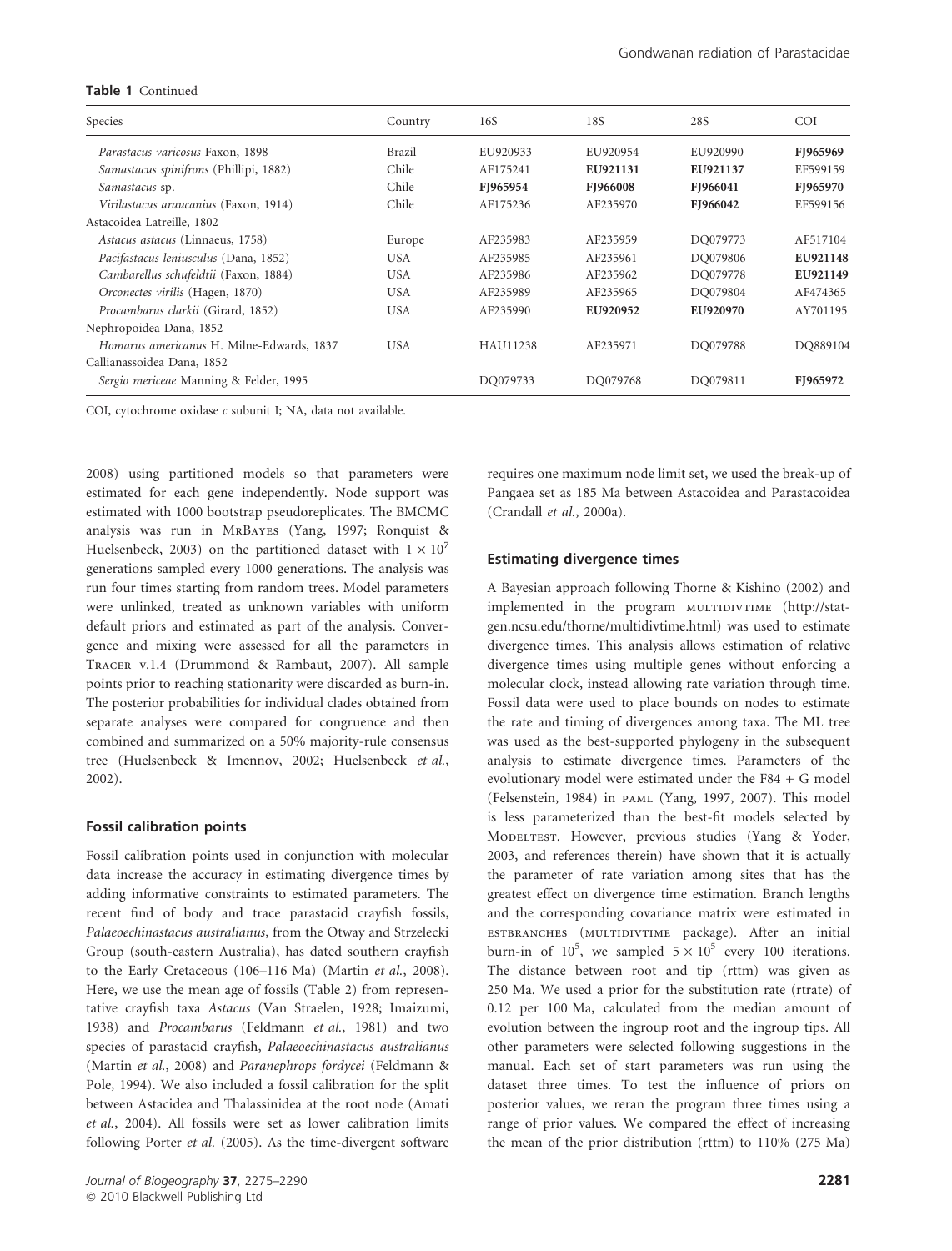| Family           | Species                         | Reference              | Geological period (Ma)                                       | Node           |
|------------------|---------------------------------|------------------------|--------------------------------------------------------------|----------------|
| Chimaerastacidae | Chimaerastacus, Pacifluvialis   | Amati et al. (2004)    | Mid Triassic (Late Ladinian) (227-234)                       | C1             |
| Parastacidae     | Palaeoechinastacus australianus | Martin et al. (2008)   | Early Cretaceous (106-116)                                   | C <sub>3</sub> |
| Parastacidae     | Paranephrops fordycei           | Feldmann & Pole (1994) | Early Middle Miocene (Otaian-Lillburnian)<br>$(21.7 - 12.7)$ | C4             |
| Astacidae        | Astacus licenti                 | Van Straelen (1928)    | Late Jurassic (144–159)                                      | C <sub>5</sub> |
| Astacidae        | Astacus spinirostris            | Imaizumi (1938)        | Late Jurassic (144-159)                                      | C <sub>5</sub> |
| Cambaridae       | Procambarus primaevus           | Feldmann et al. (1981) | Late Early Eocene (52.6–53.4)                                | C6             |

Table 2 Fossil calibrations and mean age used in divergence time estimations. The node denotes the placement of the fossil on the crayfish chronogram. All fossils belong to the infra-order Astacidea.

Calibration C2 is 185 Ma, based on the splitting of Pangaea used as an upper limit.

and 120% (300 Ma). We also compared the influence of the standard deviation of the prior distribution (rttmsd) by increasing the value from 10% to equalling the prior distribution.

## Testing alternative topologies

Alternative hypotheses concerning the sequence of Gondwanan break-up were constructed in MACCLADE v.4 (Maddison & Maddison, 1989) by rearranging clades restricted to each continent and island. The hypotheses tested were southern Gondwanan vicariance [i.e. (((Australia, South America) New Zealand) Madagascar)] and east–west Gondwanan vicariance [i.e. (((Australia, New Zealand) Madagascar) South America)]. These topologies were then compared with our best hypothesis of relationships using the topological test of Shimodaira & Hasegawa (1999) (SH test) as implemented in paup\* v.4b10 (Swofford, 2002) and Bayesian inference. One thousand replicates were performed for the SH test, resampling the partial likelihoods for each site (RELL model). Bayesian topological tests were conducted as described in Huelsenbeck et al. (2002).

# RESULTS

## Phylogenetic relationships

New 16S, COI, 18S and 28S DNA sequences were submitted to GenBank under the accession numbers shown in Table 1. The full alignment of four genes was 5365 base pairs (bp) long. After alignment and removal of difficult to align regions, the dataset was reduced to 4094 bp. The GTR+I+G model was selected with MODELTEST as the best-fit model for all four genes. GTR+G was chosen over the fully parameterized model GTR+I+G, as the former model allows for low rates at sites such that it approximates the latter and avoids the problems associated with simultaneously estimating gamma and the proportion of invariable sites (Yang, 2006).

The ML and BMCMC phylogenetic analyses provided almost identical reconstructions and strong node support for parastacid species placement within genera. The only disagreement between trees was the placement of several species of Cherax (Cherax dispar, Cherax cairnsensis, Cherax parvus) which had low nodal support in both analyses. As our focus was to estimate divergence times among genera, and we found no conflict between analyses at this level, we proceeded with further analysis using the ML tree (Fig. 3). With respect to the relationships within Astacidea, monophyly of the Northern (Astacoidea) and Southern (Parastacoidea) Hemisphere crayfish was recovered with strong nodal support. All genera where multiple species were included in the analysis (except Engaeus) were monophyletic with high nodal support. Engaeus was paraphyletic with Engaeus lyelli basal to a Gramastacus/ Tenuibranchiurus/Geocharax grouping. A more intensive study on this group has shown that Engaeus lyelli is indeed peculiar with respect to the rest of this genus (Schultz et al., 2009). South American crayfish (Virilastacus, Samastacus, Parastacus) were supported as monophyletic and were the most basal clade with respect to all other southern crayfish. Relationships among crayfishes from Australia were not monophyletic. The majority of Australian crayfish formed one clade that was sister to a clade that included Paranephrops (New Zealand), Astacoides (Madagascar) and a second group of Australian crayfish, Spinastacoides and Ombrastacoides, which are endemic to Tasmania. Although the relationships among Paranephrops, Astacoides, Spinastacoides and Ombrastacoides have low nodal support, the placement of these four genera as sister to all other Australian crayfish was supported. The main Australian clade was therefore made up of the other eight Australian genera, which comprises three divergent groups: Euastacus/ Astacopsis, Engaewa/Engaeus/Gramastacus/Tenuibranchiurus/ Geocharax and Cherax.

## Estimating divergence times

Multiple independent runs of MULTIDIVTIME using the same and different starting parameters (e.g. rtrate and samples) resulted in very similar divergence estimates and 95% confidence intervals. Results varied by up to 1% when the rttm was increased to 275 and 300 Ma (Table 3). Decreasing the standard deviation of the priors (rttmsd, rtratesd) to 10% of the value of rttm and rtrate resulted in a difference of up to 5% in some estimates; however, it had little effect on the magnitude of the confidence intervals.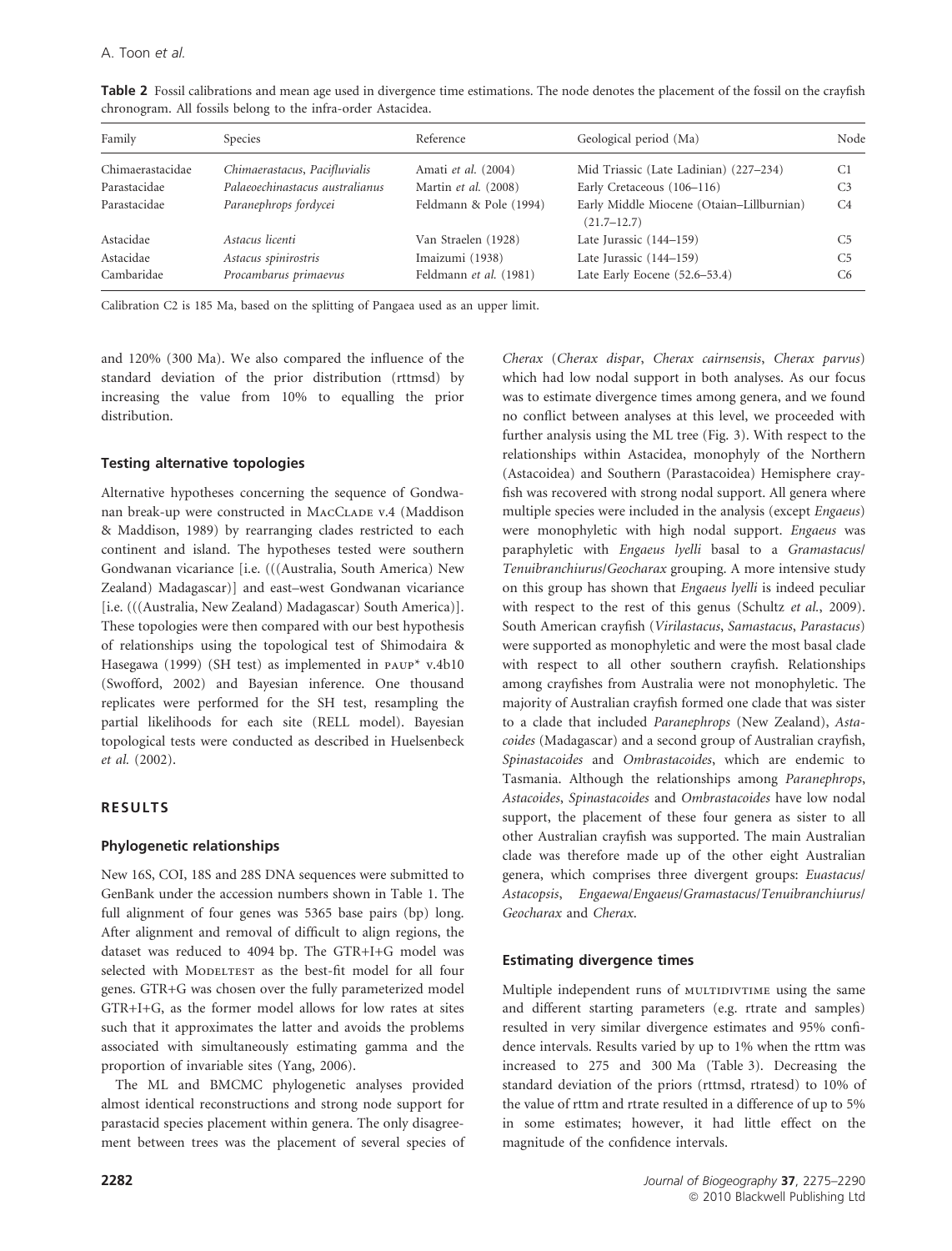

Figure 3 Maximum likelihood (ML) and Bayesian mixed-model trees of DNA sequence data for Parastacidae. Outgroups include Homarus americanus and Sergio mericeae and representatives of Astacidae and Cambaridae. Branch lengths are shown proportional to the amount of change along the branches in the ML tree. Bootstrap proportions > 70% for the ML analysis and posterior probabilities > 0.90 for the Bayesian analysis are shown on individual nodes.

Based on fossil calibrated, multi-locus divergence time, the origin of Parastacidae was estimated to be around 177–185 Ma (Fig. 4). Radiation of the parastacids commenced shortly after, establishing the South American lineages (158, 136–178 Ma) and subsequently two clades, representing most of the Australian lineages and the Malagasy (Astacoides)/New Zealand (Paranephrops)/Australian (Spinastacoides, Ombrastacoides) lineages (152, 129–173 Ma). Radiation of South American lineages started c. 116 Ma (89–144 Ma) and the three genera were established around 85 Ma (57–117 Ma). Although an early origin for Astacoides (147, 122–169 Ma), Paranephrops and Ombrastacoides/Spinastacoides (136, 109– 160 Ma) was calculated, diversification among extant lineages occurred more recently, in the last 50 Myr. Divergence between the two species of New Zealand crayfish was estimated to be relatively recent, around 22 Ma (7–42 Ma). Among the Australian taxa (excluding Ombrastacoides/

Spinastacoides) early diversification established three groups of crayfish: Engaewa/Engaeus/Gramastacus/Tenuibranchiurus/ Geocharax and Cherax (134 Ma) and Euastacus/Astacopsis (116 Ma).

#### Testing alternative topologies

The southern Gondwanan vicariance hypothesis (((Australia, South America) New Zealand) Madagascar) was significantly different from the parastacid consensus tree in the Bayesian topology analysis [posterior probability  $(PP) < 0.001$ ], although the more conservative SH test was not significant  $(P = 0.091)$ . Neither topology test rejected an east-west Gondwanan hypothesis (((Australia, New Zealand) Madagascar) South America) (Bayesian, PP = 0.084; SH test,  $P = 0.335$ ). This suggests the east-west Gondwanan pattern explains the data better than the southern Gondwanan pattern.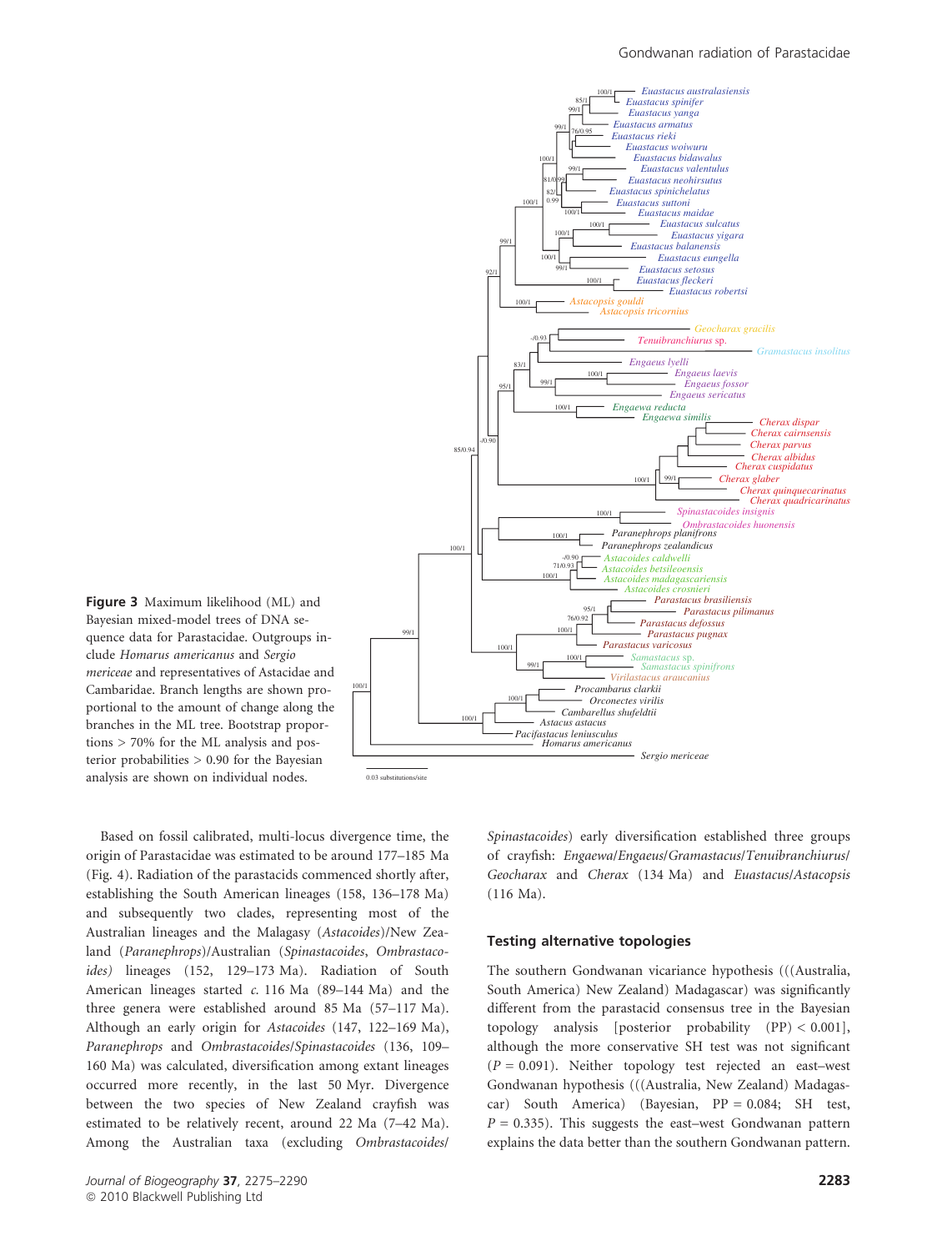Table 3 Divergence time estimates and confidence intervals (95%) of freshwater crayfish taxa selected for comparison to show variation produced by using different priors in MULTIDIVTIME (MDT). MDT1 uses the standard priors with a root-to-tip mean (rttm) of 250 Ma and equal standard deviation. The standard deviation of rttm and rtrate was decreased to 10% of the prior estimates for MDT2. The rttm was increased to 275 and 300 for MDT3 and MDT4, respectively. Each estimate is taken at the crown node representing the radiation of that taxon.

| Taxon (node)            | MDT1             | MDT <sub>2</sub> | MDT3             | MDT4           |
|-------------------------|------------------|------------------|------------------|----------------|
| Astacidea (A)           | 241 (231-268)    | $234(231-242)$   | 242 (231-268)    | 242 (231-270)  |
| Freshwater crayfish (B) | $183(177-185)$   | 183 (179-185)    | $183(177-185)$   | $183(177-185)$ |
| Astacoidea (C)          | $154(152 - 161)$ | $155(152 - 162)$ | $155(152 - 162)$ | $155(152-162)$ |
| Parastacoidea (D)       | $158(136-178)$   | $154(138-168)$   | $158(135-178)$   | $157(135-178)$ |
| South American (E)      | $116(89-142)$    | $114(87-139)$    | $116(89-143)$    | $116(88-143)$  |
| Australia I (F)         | $124(98-149)$    | $120(97-142)$    | $124(97-150)$    | $123(97-149)$  |
| Australia II (G)        | $116(89-144)$    | $116(89-141)$    | $117(89-145)$    | $116(88-144)$  |
| Cherax(H)               | $76(54 - 103)$   | $63(44-85)$      | $76(54 - 103)$   | $76(53-103)$   |
| Astacoides (I)          | $49(29 - 75)$    | $47(26 - 73)$    | $50(29 - 75)$    | $49(28 - 75)$  |
| Paranephrops (J)        | $22(7-42)$       | $22(4-46)$       | $22(7-44)$       | $22(7-42)$     |

# **DISCUSSION**

Our study had two main goals at the outset. First, we hoped to provide a robust phylogenetic estimate of the evolutionary relationships among genera of freshwater crayfish from the family Parastacidae. We used complete sampling of all genera coupled with multiple genes to estimate these relationships. Second, we tested alternative vicariance hypotheses and estimated divergence dates of the parastacid crayfish using a combination of molecular phylogenetic dating with constrained nodal divergence times based on the fossil record. Here we discuss our results concerning these two goals.

#### Parastacid systematics

Several hypotheses have been put forward in the literature detailing the relationships among parastacids based on morphology, molecular markers or a combination of the two (Crandall et al., 1999, 2000b; Schultz et al., 2009). Until now, these studies have not made use of multiple markers nor have they included representatives of all genera. Thus, herein we present the most up-to-date phylogeny of the Parastacidae. Our resulting phylogeny suggests that crayfish are not monophyletic with respect to the four southern landmasses. Rather, two genera of Australian crayfish restricted to the island of Tasmania, Ombrastacoides and Spinastacoides, are nested with genera endemic to New Zealand and Madagascar. Paraphyly of Australian crayfish suggests that factors other than continental drift were also important in the early diversification of parastacids. These include isolation among drainage basins on Gondwanan landmasses and Antarctica potentially facilitating dispersal among continents prior to drift. The sister relationship between New Zealand crayfish and Tasmanian crayfish had been previously suggested (Crandall et al., 1999). The position of Malagasy crayfish, however, was unknown. Our results suggest that the Malagasy genus Astacoides is sister to the New Zealand/Tasmanian clade of Paranephrops (New Zealand), Ombrastacoides and Spinastacoides, albeit with low

support. All other Australian genera are supported as one phylogenetic group. The three South American genera, Parastacus, Virilastacus and Samastacus, also form one phylogenetic group. The affinity among South American crayfish supports an earlier hypothesis proposed by Starobogatov (1995) and supported by Crandall et al. (2000b) that Parastacus, Virilastacus and Samastacus form a group to the exclusion of Australian parastacids.

The relationships among Australian species generally showed strong node support, while the phylogenetic position of some Australian genera remains difficult to resolve. Our study agreed with Shull et al. (2005); Euastacus and Astacopsis are monophyletic sister taxa rather than paraphyletic (Lawler & Crandall, 1998; Crandall et al., 1999). A sister relationship was suggested but not strongly supported between Euastacus/ Astacopsis and the Engaewa/Engaeus/Gramastacus/Tenuibranchiurus/Geocharax and Cherax clade. The relationship between Engaeus/Gramastacus/Tenuibranchiurus/Geocharax and Cherax was moderately supported (64%/0.89). Although this topology was inconsistent with earlier single-locus (Crandall et al., 1999) and morphological (Riek, 1972) studies, it was congruent with recent single-locus and multi-locus studies (Schultz et al., 2007, 2009). Our findings augment earlier studies through a broader sampling and the inclusion of outgroups, which strongly supports independence of South American crayfish early in the evolution of parastacids, subsequently followed by the radiation and divergence of Australian, New Zealand and Malagasy crayfishes.

# Biogeography, divergence times and vicariance hypotheses

Fossil-calibrated molecular estimates suggest that Parastacidae originated around 183 Ma (177–185 Ma), and subsequent divergence established four lineages of crayfish by the Late Jurassic. Radiation within the southern crayfish lineage followed, establishing almost all recognized extant genera by the end of the Early Cretaceous. This estimated early origin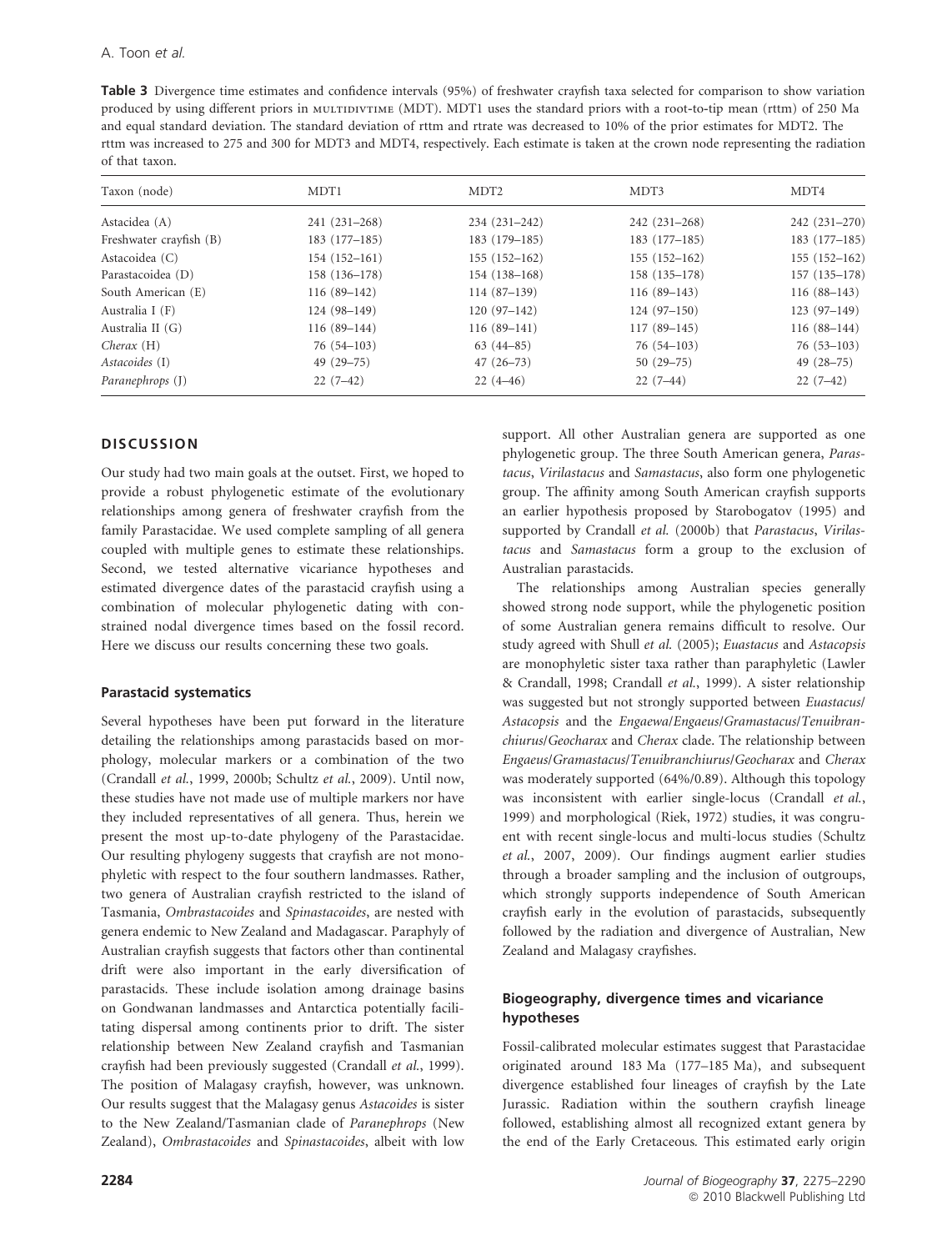

Figure 4 Divergence time chronogram of Astacidea and selected outgroups (Homarus americanus, Sergio mericeae) estimated using the maximum likelihood (ML) topology. The geographic distribution of crayfish species, AUS (Australia), NZ (New Zealand), MAD (Madagascar), SA (South America) and NH (Northern Hemisphere), is indicated to the right of the tree. Fossil calibration estimates are shown on the nodes (C1–C6) and refer to dates given in Table 2. Major geological periods are separated by the dashed line. The crown nodes for estimated time of radiation used in Table 3 are labelled A–J.

and radiation of parastacid crayfish is consistent with previous studies (Crandall et al., 2000a; Rode & Babcock, 2003; Porter et al., 2005; Bedatou et al., 2008) and supports the idea that ancestral taxa were widespread across Gondwanan landmasses prior to the break-up.

To test between the Gondwanan vicariance hypotheses, the divergence dates among crayfish from different landmasses must concur with or pre-date the estimated age of continental rifting. The divergence of South American crayfish from other parastacids occurred around 158 Ma. This is consistent with the idea of the early splitting (165–140 Ma) of Gondwana into eastern (Madagascar, India, Australia, Antarctica and New Zealand) and western (South America, Africa) landmasses. The east–west divergence of parastacids was also supported by topology tests. Palaeogeographic reconstructions suggest the southern portion of South America remained in contact with Antarctica until the Drake Passage opened around 31 Ma (Lawver et al., 1992; Lawver & Gahagan, 2003). The warm temperate climate of the Late Cretaceous (80–90 Ma) may

Journal of Biogeography 37, 2275–2290 2285  $@$  2010 Blackwell Publishing Ltd

have facilitated dispersal of temperate biota from the Andes along a continuous mountain chain through Antarctica to Australia (Woodburne & Zinsmeister, 1982; Woodburne & Case, 1996). A southern Gondwanan supercontinent also explains why there is no evidence of abelisaurid dinosaurs being present in Africa (Sampson et al., 1998). Even so, our estimates of divergence time and the Bayesian topology test suggest that the land bridge between South America and Antarctica was an unlikely dispersal passage for crayfish. It is also unlikely that this passage explains the absence of crayfish on Africa since parastacid diversification began around 178– 135 Ma, suggesting that crayfish were already present on South America and eastern Gondwana prior to the break-up of Gondwana. The three genera of South American crayfish, Parastacus, Samastacus and Virilastacus, were established by around 85 Ma. They are distributed on either side of the South American continent. Trace fossils from central Patagonia identified as Astacidea from the Late Jurassic to the Late Cretaceous suggest that during this period, crayfish were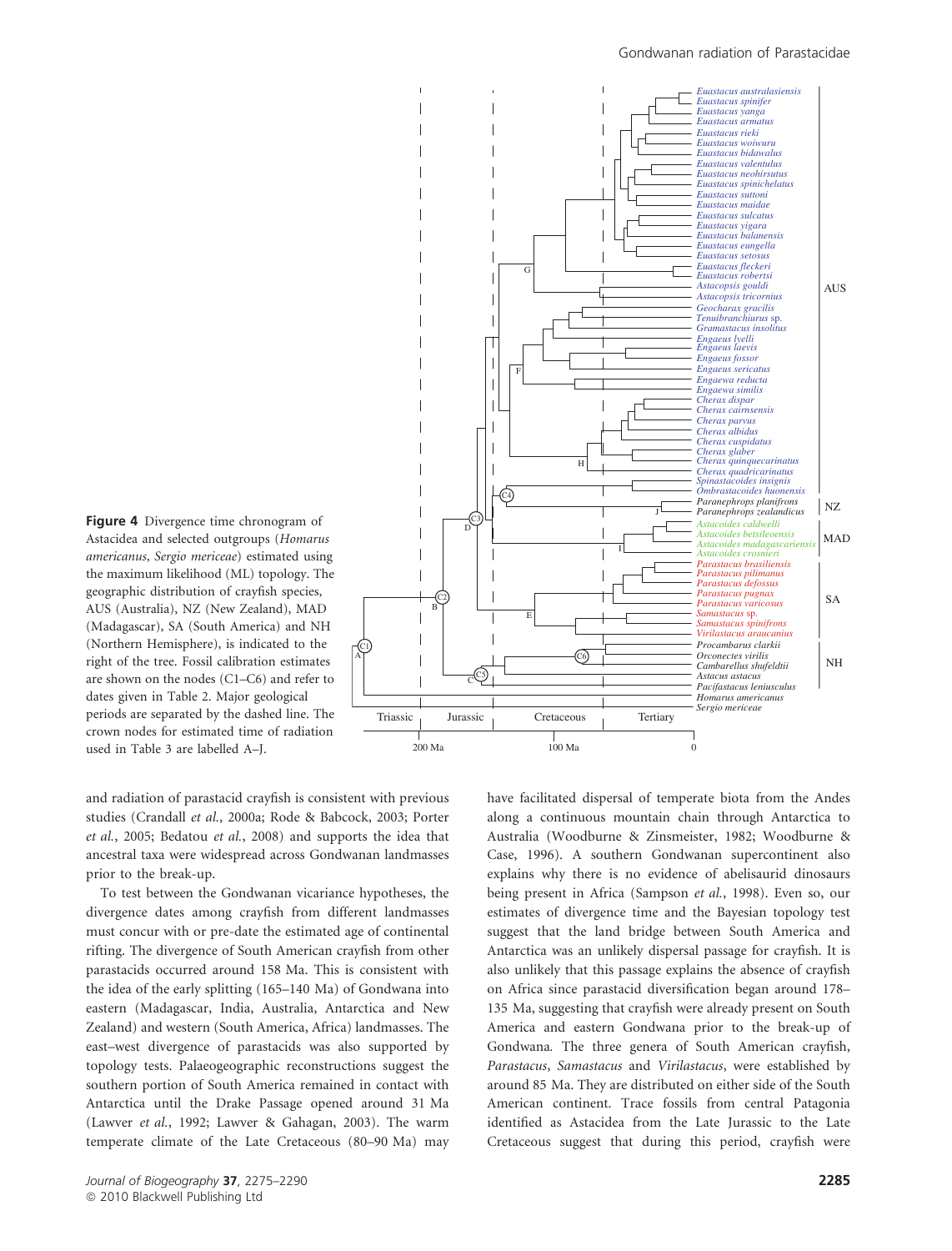spread throughout southern South America (Bedatou et al., 2008). Parastacus has a disjunct distribution on either side of South America (Chile, Argentina and Brazil) that is characteristic of South American biota fragmented by the formation of the Andes (e.g. Pérez-Losada et al., 2004; Ruzzante et al., 2006). The single species we included of Chilean representatives of this genus, Parastacus pugnax, was nested within Parastacus. It is possible that the current disjunct distribution reflects vicariance of a once widespread species of crayfish as a result of the formation of the Andes. However, without complete sampling of South American taxa, we cannot rule out other potential explanations.

Radiation of eastern Gondwanan crayfish (Australia, Madagascar and New Zealand) began around 152 Ma. The initial divergence within eastern Gondwana established a group that contains all extant Australian species (excepting Ombrastacoides and Spinastacoides) and a group leading to the Malagasy (around 146 Ma), New Zealand and the other Australian lineages. The timing of the origin of Astacoides is consistent with a separation of Madagascar from Australia/Antarctica/ New Zealand between 160 and 121 Ma, providing further support for the Gondwanan vicariance hypothesis among some crayfish lineages. Furthermore, there is no evidence to suggest that the rise of the Kerguelen Plateau around 120– 80 Ma (Krause et al., 1997) was used by crayfish for dispersal between Madagascar/India and Antarctica/Australia/New Zealand after the initial break-up of the continents.

The divergence between New Zealand Paranephrops and the Tasmanian crayfish Ombrastacoides and Spinastacoides (around 136 Ma, 109–160 Ma) occurred earlier than predicted by the rifting of New Zealand and Australia around 80 Ma (Weaver *et al.*, 1994). The early divergence time suggests that speciation among these crayfish pre-dates the separating Gondwanan landmasses. Potentially, the sister taxa of Paranephrops were distributed elsewhere, such as Antarctica, and have since gone extinct. Interestingly, we have no evidence of diversification within Paranephrops until around 22 Ma, with the origin of the two extant taxa. This is consistent with the divergence of these species corresponding to a proposed vicariant event associated with the reduction of proto-New Zealand to several widely spaced small islands, estimated to have occurred around 27 Ma (McDowall, 2005). There is also fossil evidence of a third Paranephrops species (Paranephrops fordycei) known from this time (12.7–21.7 Ma; Feldmann & Pole, 1994). The recent time of diversification within New Zealand crayfish may be a result of a fragmented landscape as predicted by the partial drowning and re-emergence of New Zealand, rather than complete drowning and recolonization. The estimated time of divergence of New Zealand and Australian crayfish pre-dating the estimated time of reemergence of New Zealand (around 26 Ma) is consistent with the idea that at least some land remained above sea level as refugia. It is interesting that New Caledonia, which is also suggested to have submerged at least partially (see Ladiges & Cantrill, 2007, for a review), does not have any freshwater crayfish. The history and origin of crayfish on New Zealand remains a complex question, and a more detailed study of relationships between New Zealand and Tasmanian crayfish, including multiple genes and broader sampling of each genus, would yield a better insight into the evolutionary history of these genera.

The radiation of Australian crayfish throughout the Cretaceous and into the recent has established a highly diverse group. South-eastern Australia is one of the most biodiverse regions for crayfish, second only to the southern Appalachian Mountains of the south-eastern United States (Crandall & Buhay, 2007). Crayfish have diversified and filled many niches across Australia. In some cases, a vicariant origin explains the distribution of divergent species such as crayfish distributed on isolated mountaintops (Ponniah & Hughes, 2004). In other cases, the history is less clear, with closely related genera/ species sharing habitat within streams. Two species-rich groups of interest are Cherax and Euastacus. Based on molecular data, they appear to have diverged from other parastacids in the Early Cretaceous, and yet major diversification within these groups did not occur until much later (76 Ma, 54–103 Ma and 57 Ma, 37–81 Ma). This more recent but broad radiation may suggest diversification into new niches or signal that climatically induced habitat change occurred at the Cretaceous–Tertiary boundary. These divergence dates are considerably older than those estimated by Schultz et al. (2009) based on a Bayesian analysis of 16S data. Their analysis assumed a constant and known substitution rate from crabs without incorporating fossil data and resulted in divergence time estimates of 20–50 Ma for the Engaewa clade and 15–40 Ma for the Cherax clade. Our analysis did not incorporate any fossil calibrations within this group, and estimation of divergence time for nodes further from fossil calibrations may increase error. It is interesting that by using a more robust four-gene dataset and including fossil data, we estimate relatively older origins and diversification of genera. Although beyond the scope of this study, it would be interesting to compare these radiations with other genera of Australian crayfish and Australian biota in general.

## CONCLUSIONS

Herein we present the most up-to-date phylogeny for parastacid crayfish inclusive of all genera and representative of their Gondwanan distribution. Robust empirical evolutionary studies rely on a combination of geological hypotheses, molecular, morphological and biological data, as well as the fossil record, to uncover the history of the taxa of interest. Parastacid crayfish have a Gondwanan distribution, show deep divergences based on combined fossil and molecular data consistent with estimates of continental drift, and have limited oceanic dispersal abilities, making them ideal candidates for testing Gondwanan vicariance hypotheses. An interesting outcome of this study is that crayfish do not have the typical southern Gondwanan biogeographical pattern based on palaeogeographic evidence (((southern South America, Australia) New Zealand) Madagascar) seen in many animals (Sanmartín &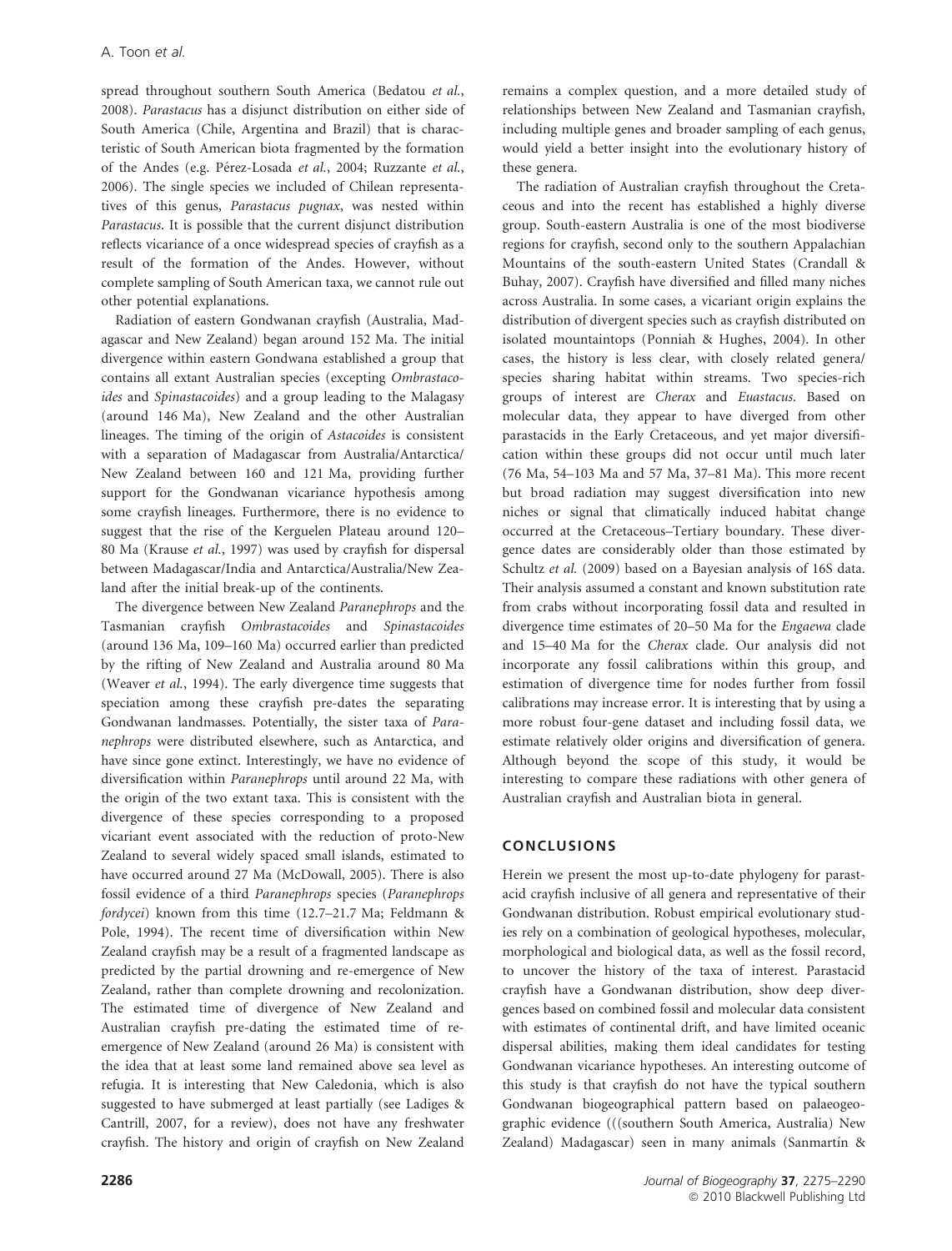Ronquist, 2004). The most basal split in the parastacid crayfish separates South American crayfish from all others, even though geological data suggest that a land bridge allowed dispersal of organisms between eastern and western Gondwana until 31 Ma. Although the sequential break-up of Gondwana may underlie the overall biogeographical pattern seen in parastacids, an important factor is also likely to be the historical isolation of river systems and the sheer magnitude of distances across the Gondwanan supercontinent. All extant Southern Hemisphere crayfishes are distributed on landmasses that, prior to the break-up of Gondwana, were separated from each other by Antarctica. This separation by a continent that eventually lost all its endemic crayfish is likely to affect the phylogenetic tree we are able to build from the extant taxa available and needs to be taken into account when considering the evolution of this group.

# ACKNOWLEDGEMENTS

We would like to thank Alastair Richardson, Chris Austin, Susan Lawler, Carlos Jara, Ludwig Buckup, Erich Rudolph and Jules Jones for help in collecting Southern Hemisphere crayfish over the years. Likewise, this study was made possible by the exceptional undergraduates from Brigham Young University who have laboured to collect DNA sequence data from crayfish. We would also like to thank Jesse Breinholt for discussions about divergence time estimation. Our work was supported by US National Science Foundation grant EF-0531762, Australian Research Council Discovery Grant DP0557840 and a grant from the National Geographic Society. We thank Anthony Martin, Robert McDowall, Robert Whittaker and an anonymous referee for helpful comments that improved our manuscript.

#### **REFERENCES**

- Amati, L., Feldmann, R.M. & Zonneveld, J.P. (2004) A new family of Triassic lobsters (Decapoda: Astacidea) from British Columbia and its phylogenetic context. Journal of Paleontology, 78, 150–168.
- Apte, S., Smith, P.J. & Wallis, G.P. (2007) Mitochondrial phylogeography of New Zealand freshwater crayfishes, Paranephrops spp. Molecular Ecology, 16, 1897–1908.
- Azuma, Y., Kumazawa, Y., Miya, M., Mabuchi, K. & Nishida, M. (2008) Mitogenomic evaluation of the historical biogeography of cichlids toward reliable dating of teleostean divergences. BMC Evolutionary Biology, 8, 215.
- Baum, D.A., Small, R.L. & Wendel, J.F. (1998) Biogeography and floral evolution of baobabs (Adansonia, Bombacaceae) as inferred from multiple data sets. Systematic Biology, 47, 181–207.
- Bedatou, E., Melchor, R.N., Bellosi, E. & Genise, J.F. (2008) Crayfish burrows from Late Jurassic–Late Cretaceous continental deposits of Patagonia: Argentina. Their palaeoecological, palaeoclimatic and palaeobiogeographical sig-

nificance. Palaeogeography, Palaeoclimatology, Palaeoecology, 257, 169–184.

- Boyko, C.B., Ravoahangimalala, O.R., Randriamasimanana, D. & Razafindrazaka, T.H. (2005) Astacoides hobbsi, a new crayfish (Crustacea: Decapoda: Parastacidae) from Madagascar. Zootaxa, 1091, 41–51.
- Briggs, J.C. (2003) Fishes and birds: Gondwana life rafts reconsidered. Systematic Biology, 52, 548–553.
- Castresana, J. (2000) Selection of conserved blocks from multiple alignments for their use in phylogenetic analysis. Molecular Biology and Evolution, 17, 540–552.
- Chapple, D.G., Ritchie, P.A. & Daugherty, C.H. (2009) Origin, diversification, and systematics of the New Zealand skink fauna (Reptilia: Scincidae). Molecular Phylogenetics and Evolution, 52, 470–487.
- Cook, L.G. & Crisp, M.D. (2005) Directional asymmetry of long-distance dispersal and colonization could mislead reconstructions of biogeography. Journal of Biogeography, 32, 741–754.
- Cooper, A., Lalueza-Fox, C., Anderson, S., Rambaut, A., Austin, J. & Ward, R. (2001) Complete mitochondrial genome sequences of two extinct moas clarify ratite evolution. Nature, 409, 704–707.
- Crandall, K. & Buhay, J. (2007) Global diversity of crayfish (Astacidae, Cambaridae, and Parastacidae–Decapoda) in freshwater. Hydrobiologia, 595, 295–301.
- Crandall, K.A. & Fitzpatrick, J.F. (1996) Crayfish molecular systematics: using a combination of procedures to estimate phylogeny. Systematic Biology, 45, 1–26.
- Crandall, K.A., Fetzner, J.W., Lawler, S.H., Kinnersley, M. & Austin, C.M. (1999) Phylogenetic relationships among the Australian and New Zealand genera of freshwater crayfishes (Decapoda: Parastacidae). Australian Journal of Zoology, 47, 199–214.
- Crandall, K.A., Harris, D.J. & Fetzner, J.W. (2000a) The monophyletic origin of freshwater crayfish estimated from nuclear and mitochondrial DNA sequences. Proceedings of the Royal Society B: Biological Sciences, 267, 1679–1686.
- Crandall, K.A., Fetzner, J.W., Jara, C.G. & Buckup, L. (2000b) On the phylogenetic positioning of the South American freshwater crayfish genera (Decapoda: Parastacidae). Journal of Crustacean Biology, 20, 530–540.
- Cummings, M.P. & Meyer, A. (2005) Magic bullets and golden rules: data sampling in molecular phylogenetics. Zoology, 108, 329–336.
- Dawkins, K.L., Furse, J.M., Wild, C.H. & Hughes, J.M. (in press) Distribution and population genetics of the threatened freshwater crayfish genus Tenuibranchiurus (Decapoda: Parastacidae). Marine and Freshwater Research.
- Drummond, A.J. & Rambaut, A. (2007) BEAST: Bayesian evolutionary analysis by sampling trees. BMC Evolutionary Biology, 7, 214.
- Feldmann, R.M. & Pole, M. (1994) A new species of Paranephrops White, 1842: a fossil freshwater crayfish (Decapoda, Parastacidae) from the Manuherikia Group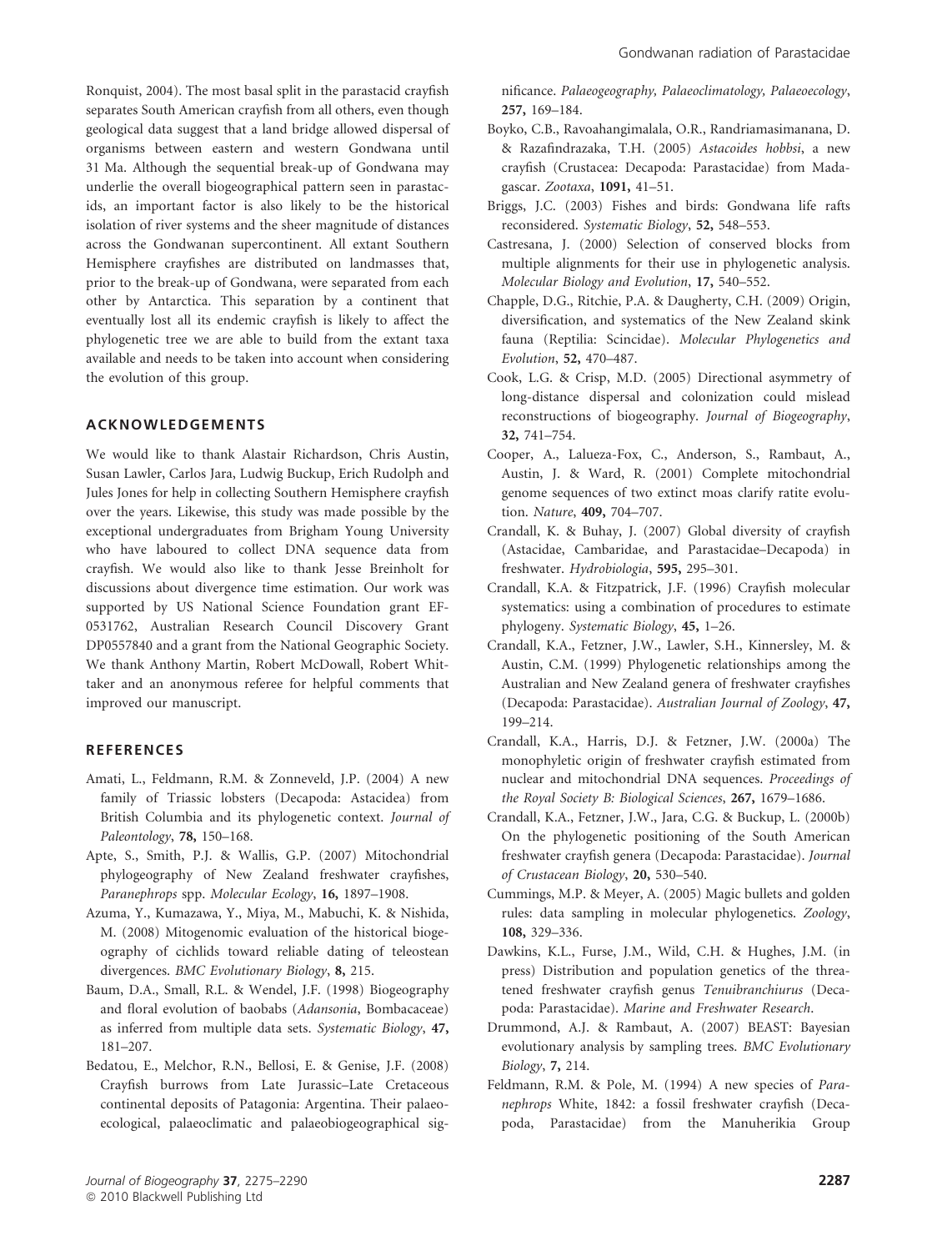(Miocene), Central Otago, New Zealand. New Zealand Journal of Geology and Geophysics, 37, 163–167.

- Feldmann, R.M., Grande, L., Birkhimer, C.P., Hannibal, J.T. & McCoy, D.L. (1981) Decapod fauna of the Green River Formation (Eocene) of Wyoming. Journal of Paleontology, 55, 788–799.
- Felsenstein, J. (1984) Distance methods for inferring phylogenies: a justification. Evolution, 38, 16–24.
- Folmer, O., Black, M., Hoeh, W., Lutz, R. & Vrijenhoek, R. (1994) DNA primers for amplification of mitochondrial cytochrome c oxidase subunit I from diverse metazoan invertebrates. Molecular Marine Biology and Biotechnology, 3, 294–299.
- Hansen, B. & Richardson, A.M.M. (2006) A revision of the Tasmanian endemic freshwater crayfish genus Parastacoides (Crustacea: Decapoda: Parastacidae). Invertebrate Systematics, 20, 713–769.
- Horwitz, P. (1994) Distribution and conservation status of the Tasmanian giant freshwater lobster Astacopsis gouldi (Decapoda: Parastacidae). Biological Conservation, 69, 199– 206.
- Horwitz, P. (1995) The conservation status of Australian freshwater crayfish: review and update. Freshwater Crayfish, 10, 70–80.
- Horwitz, P. & Adams, M. (2000) The systematics, biogeography and conservation status of species in the freshwater crayfish genus Engaewa Riek (Decapoda: Parastacidae) from south-western Australia. Invertebrate Taxonomy, 14, 655– 680.
- Huelsenbeck, J.P. & Imennov, N.S. (2002) Geographic origin of human mitochondrial DNA: accommodating phylogenetic uncertainty and model comparison. Systematic Biology, 51, 155–165.
- Huelsenbeck, J.P., Larget, B., Miller, R.E. & Ronquist, F. (2002) Potential applications and pitfalls of Bayesian inference of phylogeny. Systematic Biology, 51, 673–688.
- Imaizumi, R. (1938) Fossil crayfishes from Jehol. Science Reports of the Tokyo Imperial University, Sendal, Japan, Second Series, 19, 173–179.
- Jones, J.P.G., Andriahajaina, F.B., Hockley, N.J., Crandall, K.A. & Ravoahangimalala, O.R. (2007) The ecology and conservation status of Madagascar's endemic freshwater crayfish (Parastacidae; Astacoides). Freshwater Biology, 52, 1820– 1833.
- Jones, J.P.G., Rasamy, J.R., Harvey, A., Toon, A., Oidtmann, B., Randrianarison, M.H., Raminosoa, N. & Ravoahangimalala, O.R. (2009) The perfect invader: a parthenogenic crayfish poses a new threat to Madagascar's freshwater biodiversity. Biological Invasions, 11, 1475–1482.
- Katoh, K. & Toh, H. (2008) Recent developments in the MAFFT multiple sequence alignment program. Briefings in Bioinformatics, 9, 286–298.
- Katoh, K., Misawa, K., Kuma, K. & Miyata, T. (2002) MAFFT: a novel method for rapid multiple sequence alignment based on fast Fourier transform. Nucleic Acids Research, 30, 3059– 3066.
- Knapp, M., Stockler, K., Havell, D., Delsuc, F., Sebastiani, F. & Lockhart, P.J. (2005) Relaxed molecular clock provides evidence for long-distance dispersal of Nothofagus (southern beech). PLoS Biology, 3, 38–43.
- Knapp, M., Mudaliar, R., Havell, D., Wagstaff, S.J. & Lockhart, P.J. (2007) The drowning of New Zealand and the problem of Agathis. Systematic Biology, 56, 862–870.
- Krause, D.W., Prasad, G.V.R., von Koenigswald, W., Sahni, A. & Grine, F.E. (1997) Cosmopolitanism among Gondwanan Late Cretaceous mammals. Nature, 390, 504–507.
- Ladiges, P.Y. & Cantrill, D. (2007) New Caledonia–Australian connections: biogeographic patterns and geology. Australian Systematic Botany, 20, 383–389.
- Landis, C.A., Campbell, H.J., Begg, J.G., Mildenhall, D.C., Paterson, A.M. & Trewick, S.A. (2008) The Waipounamu Erosion Surface: questioning the antiquity of the New Zealand land surface and terrestrial fauna and flora. Geological Magazine, 145, 173–197.
- Lawler, S.H. & Crandall, K.A. (1998) The relationship of Australian freshwater crayfish genera Euastacus and Astacopsis. Proceedings of the Linnean Society of New South Wales, 119, 1–8.
- Lawver, L.A. & Gahagan, L.M. (2003) Evolution of Cenozoic seaways in the circum-Antarctic region. Palaeogeography, Palaeoclimatology, Palaeoecology, 198, 11–37.
- Lawver, L.A., Gahagan, L.M. & Coffin, M.F. (1992) The development of paleoseaways around Antarctica. The Antarctic paleoenvironment: a perspective on global change (ed. by J.P. Kennett and D.A. Warnke), pp. 7–30. American Geophysical Union, Washington, DC.
- LeMasurier, W.E. & Landis, C.A. (1996) Mantle-plume activity recorded by low-relief erosion surfaces in West Antarctica and New Zealand. Geological Society of America Bulletin, 108, 1450–1466.
- Lukhaup, C. & Herbert, B. (2008) A new species of freshwater crayfish (Crustacea: Decapoda: Parastacidae) from the Fly River drainage, Western Province, Papua New Guinea. Memoirs of the Queensland Museum, 52, 213–219.
- Lukhaup, C. & Pekney, R. (2006) Cherax (Cherax) holthuisi, a new species of crayfish (Crustacea: Decapoda: Parastacidae) from the centre of the Vogelkop Peninsula in Irian Jaya (West New Guinea), Indonesia. Zoologische Mededelingen, 80, 101–107.
- Maddison, W.P. & Maddison, D.R. (1989) Interactive analysis of phylogeny and character evolution using the computer program MacClade. Folia Primatologica, 53, 190–202.
- Martin, A.J., Rich, T.H., Poore, G.C.B., Schultz, M.B., Austin, C.M., Kool, L. & Vickers-Rich, P. (2008) Fossil evidence in Australia for oldest known freshwater crayfish of Gondwana. Gondwana Research, 14, 287–296.
- McDowall, R.M. (2005) Historical biogeography of the New Zealand freshwater crayfishes (Parastacidae, Paranephrops spp.): restoration of a refugial survivor? New Zealand Journal of Zoology, 32, 55–77.
- McGlone, M.S. (2005) Goodbye Gondwana. Journal of Biogeography, 32, 739–740.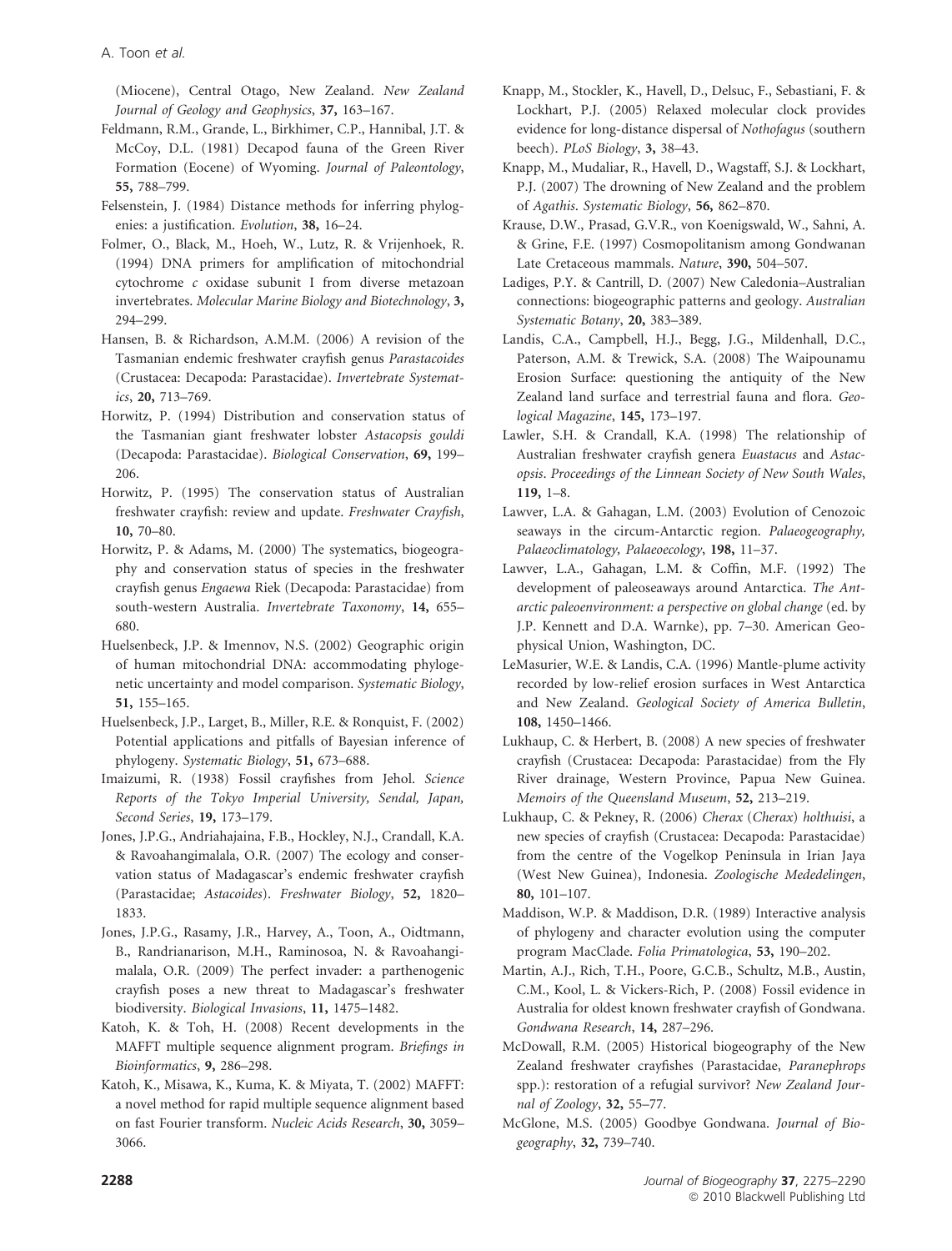- McLoughlin, S. (2001) The breakup history of Gondwana and its impact on pre-Cenozoic floristic provincialism. Australian Journal of Botany, 49, 271-300.
- Merrick, J.R. (1995) Diversity, distribution and conservation of freshwater crayfishes in the eastern highlands of New South Wales. Proceedings of the Linnean Society of New South Wales, 115, 247–258.
- Molnar, P., Atwater, T., Mammerickx, J. & Smith, S.M. (1975) Magnetic anomalies, bathymetry and tectonic evolution of South Pacific since late Cretaceous. Geophysical Journal of the Royal Astronomical Society, 40, 383–420.
- Munasinghe, D.H.N., Murphy, N.P. & Austin, C.M. (2003) Utility of mitochondrial DNA sequences from four gene regions for systematic studies of Australian freshwater crayfish of the genus Cherax (Decapoda: Parastacidae). Journal of Crustacean Biology, 23, 402–417.
- Noonan, B.P. & Chippindale, P.T. (2006) Vicariant origin of Malagasy reptiles supports Late Cretaceous Antarctic land bridge. The American Naturalist, 168, 730–741.
- Pérez-Losada, M., Bond-Buckup, G., Jara, C.G. & Crandall, K.A. (2004) Molecular systematics and biogeography of the southern South American freshwater 'crabs' Aegla (Decapoda: Anomura: Aeglidae) using multiple heuristic tree search approaches. Systematic Biology, 53, 767–780.
- Pérez-Losada, M., Bond-Buckup, G., Jara, C.G. & Crandall, K.A. (2009) Conservation assessment of southern South American freshwater ecoregions on the basis of the distribution and genetic diversity of crabs from the genus Aegla. Conservation Biology, 23, 692–702.
- Ponniah, M. & Hughes, J.M. (2004) The evolution of Queensland spiny mountain crayfish of the genus Euastacus. I. Testing vicariance and dispersal with interspecific mitochondrial DNA. Evolution, 58, 1073–1085.
- Porter, M.L., Pérez-Losada, M. & Crandall, K.A. (2005) Model-based multi-locus estimation of decapod phylogeny and divergence times. Molecular Phylogenetics and Evolution, 37, 355–369.
- Posada, D. & Crandall, K.A. (1998) MODELTEST: testing the model of DNA substitution. Bioinformatics, 14, 817–818.
- de Queiroz, A. (2005) The resurrection of oceanic dispersal in historical biogeography. Trends in Ecology and Evolution, 20, 68–73.
- Rabinowitz, P.D., Coffin, M.F. & Falvey, D. (1983) The separation of Madagascar and Africa. Science, 220, 67–69.
- Richardson, A.M.M. & Swain, R. (1980) Habitat requirements and distribution of Engaeus cisternarius and three subspecies of Parastacoides tasmanicus (Decapoda: Parastacidae), burrowing crayfish from an area of south-western Tasmania. Marine and Freshwater Research, 31, 475–484.
- Riek, E.F. (1972) The phylogeny of the Parastacidae (Crustacea: Astacoidea), and description of a new genus of Australian freshwater crayfishes. Australian Journal of Zoology, 20, 369–389.
- Rode, A.L. & Babcock, L.E. (2003) Phylogeny of fossil and extant freshwater crayfish and some closely related nephropid lobsters. Journal of Crustacean Biology, 23, 418–435.
- Ronquist, F. & Huelsenbeck, J.P. (2003) MrBayes 3: Bayesian phylogenetic inference under mixed models. Bioinformatics, 19, 1572–1574.
- Rudolph, E.H. & Crandall, K.A. (2005) A new species of burrowing crayfish, Virilastacus rucapihuelensis (Crustacea: Decapoda: Parastacidae), from southern Chile. Proceedings of the Biological Society of Washington, 118, 765–776.
- Rudolph, E.H. & Crandall, K.A. (2007) A new species of burrowing crayfish Virilastacus retamali (Decapoda: Parastacidae) from the southern Chile peatland. Journal of Crustacean Biology, 27, 502–512.
- Ruzzante, D.E., Walde, S.J., Cussac, V.E., Dalebout, M.L., Seibert, J., Ortubay, S. & Habit., E. (2006) Phylogeography of the Percichthyidae (Pisces) in Patagonia: roles of orogeny, glaciation, and volcanism. Molecular Ecology, 15, 2949–2968.
- Sampson, S.D., Witmer, L.M., Forster, C.A., Krause, D.W., O'Connor, P.M., Dodson, P. & Ravoavy, F. (1998) Predatory dinosaur remains from Madagascar: implications for the Cretaceous biogeography of Gondwana. Science, 280, 1048–1051.
- Sanmartín, I. & Ronquist, F. (2004) Southern Hemisphere biogeography inferred by event-based models: plant versus animal patterns. Systematic Biology, 53, 216–243.
- Schultz, M.B., Smith, S.A., Richardson, A.M.M., Horwitz, P., Crandall, K.A. & Austin, C.M. (2007) Cryptic diversity in Engaeus Erichson, Geocharax Clark and Gramastacus Riek (Decapoda: Parastacidae) revealed by mitochondrial 16S rDNA sequences. Invertebrate Systematics, 21, 569–587.
- Schultz, M.B., Smith, S.A., Horwitz, P., Richardson, A.M.M., Crandall, K.A. & Austin, C.M. (2009) Evolution underground: a molecular phylogenetic investigation of Australian burrowing freshwater crayfish (Decapoda: Parastacidae) with particular focus on Engaeus Erichson. Molecular Phylogenetics and Evolution, 50, 580–598.
- Shimodaira, H. & Hasegawa, M. (1999) Multiple comparisons of log-likelihoods with applications to phylogenetic inference. Molecular Biology and Evolution, 16, 1114–1116.
- Shull, H.C., Pérez-Losada, M., Blair, D., Sewell, K., Sinclair, E.A., Lawler, S., Ponniah, M. & Crandall, K.A. (2005) Phylogeny and biogeography of the freshwater crayfish Euastacus (Decapoda: Parastacidae) based on nuclear and mitochondrial DNA. Molecular Phylogenetics and Evolution, 37, 249–263.
- Sinclair, E.A., Fetzner, J.W., Buhay, J. & Crandall, K.A. (2004) Proposal to complete a phylogenetic taxonomy and systematic revision for freshwater crayfish (Astacidea). Freshwater Crayfish, 14, 21–29.
- Stamatakis, A. (2006) RAxML-VI-HPC: maximum likelihoodbased phylogenetic analyses with thousands of taxa and mixed models. Bioinformatics, 22, 2688–2690.
- Stamatakis, A., Hoover, P. & Rougemont, J. (2008) A rapid bootstrap algorithm for the RAxML web servers. Systematic Biology, 57, 758–771.
- Starobogatov, Y.I. (1995) Taxonomy and geographical distribution of crayfishes of Asia and East Europe (Crustacea Decapoda Astacoidei). Arthropoda Selecta, 4, 3–25.